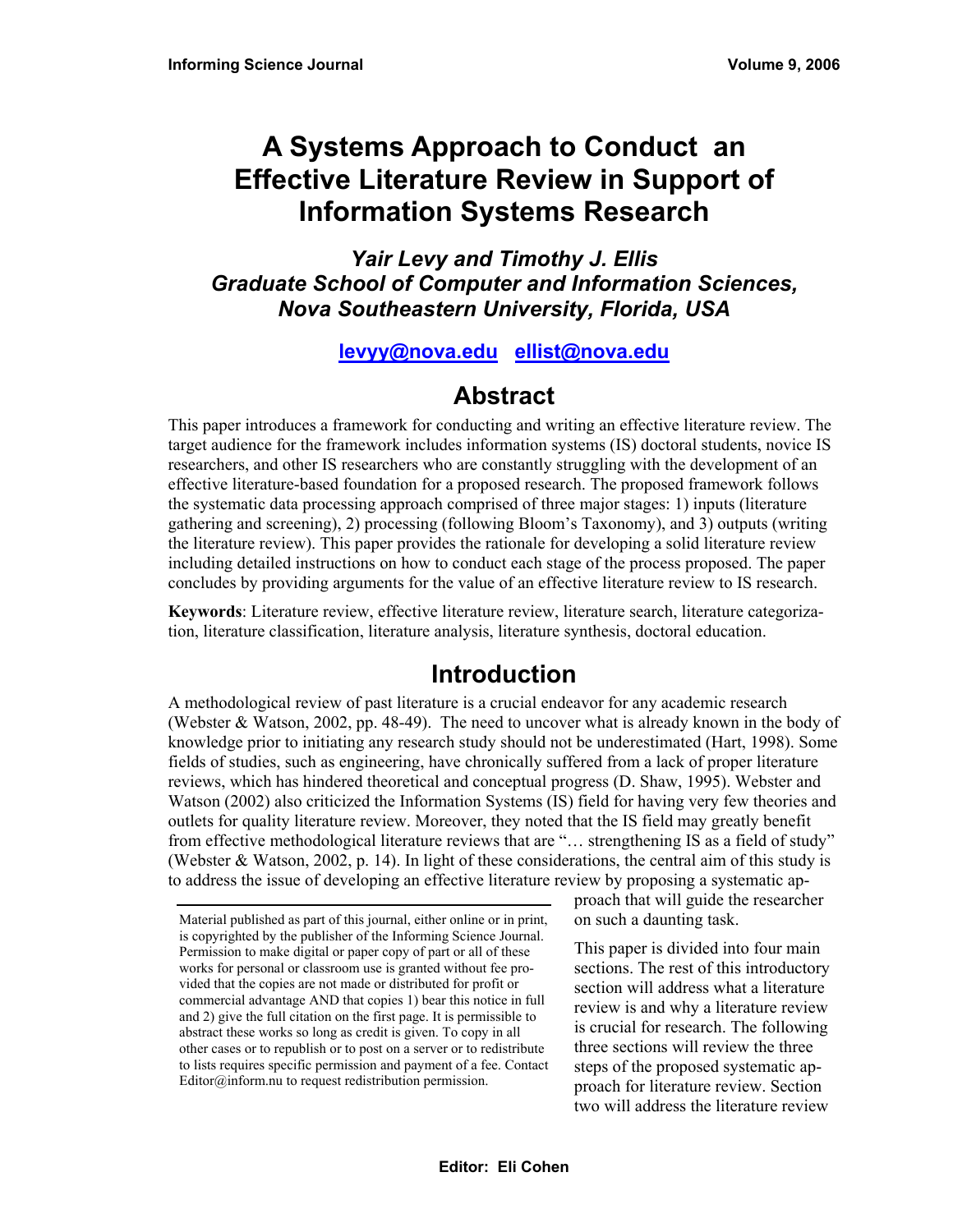inputs including: ways to find applicable literature, qualifying the literature, ways to read research literature, and how to know that one is done with the literature search. The third section will review the proposed process for analyzing, synthesizing, and evaluating the literature. The final section addresses the output step of this systematic process by proposing an approach to writing the actual literature review following the theory of argument.

## *What is a Literature Review?*

Novice researchers tend to approach the literature review as nothing more than a collection of summaries of papers or an elaborated annotated bibliography of multiple research manuscripts (Webster & Watson, 2002). A meaningful literature review is much more. Hart (1998) defined the literature review as "the use of ideas in the literature to justify the particular approach to the topic, the selection of methods, and demonstration that this research contributes something new" (p. 1). He also noted that for the literature review, "quality means appropriate breadth and depth, rigor and consistency, clarity and brevity, and effective analysis and synthesis" (Hart, 1998, p. 1). J. Shaw (1995) noted that the process of the review should "explain how one piece of research builds on another" (p. 326). Webster and Watson (2002) defined an effective literature review as one that "creates a firm foundation for advancing knowledge. It facilitates theory development, closes areas where a plethora of research exists, and uncovers areas where research is needed" (p. 13). From these definitions it is clear that an effective literature review should include the following characteristics: a) methodologically analyze and synthesize quality literature, b) provide a firm foundation to a research topic, c) provide a firm foundation to the selection of research methodology, and d) demonstrate that the proposed research contributes something new to the overall body of knowledge or advances the research field's knowledge-base.

### **Stages of the literature review process**

This paper presents the literature review process in a systematic way following the "inputprocessing-output" approach. "Process" is defined in the context of this work as sequential steps of activities (Sethi & King, 1998). Thus, following the description of what constitutes an effective literature review combined with the definition of process proposed here, this study defines *literature review process* as: sequential steps to collect, know, comprehend, apply, analyze, synthesize, and evaluate quality literature in order to provide a firm foundation to a topic and research method. Moreover, the output of the literature review process should demonstrate that the proposed research contributes something new to the overall body of knowledge. The term *body of knowledge* (BoK) refers to the cumulative research-supported knowledge achieved by "building on each other's [research] results" (Iivari, Hirschheim, & Klein, 2004, p. 314). Following this approach, the current paper suggests a three-step literature review process to guide novice researchers on the development of a sound and effective literature review. The three steps of the proposed literature review process are: 1) Inputs, 2) Processing, and 3) Outputs. Figure 1 provides an overall view of the process proposed. The following three sections of this paper (2. Literature Review: Inputs; 3. Literature Review: Processing; 4. Literature Review: Outputs) are organized to

follow the three main steps in the proposed effective literature review process.

## **What is unique about an ISrelated literature review?**

Although the literature review process proposed in this paper may be generalized to any field of social and behav-

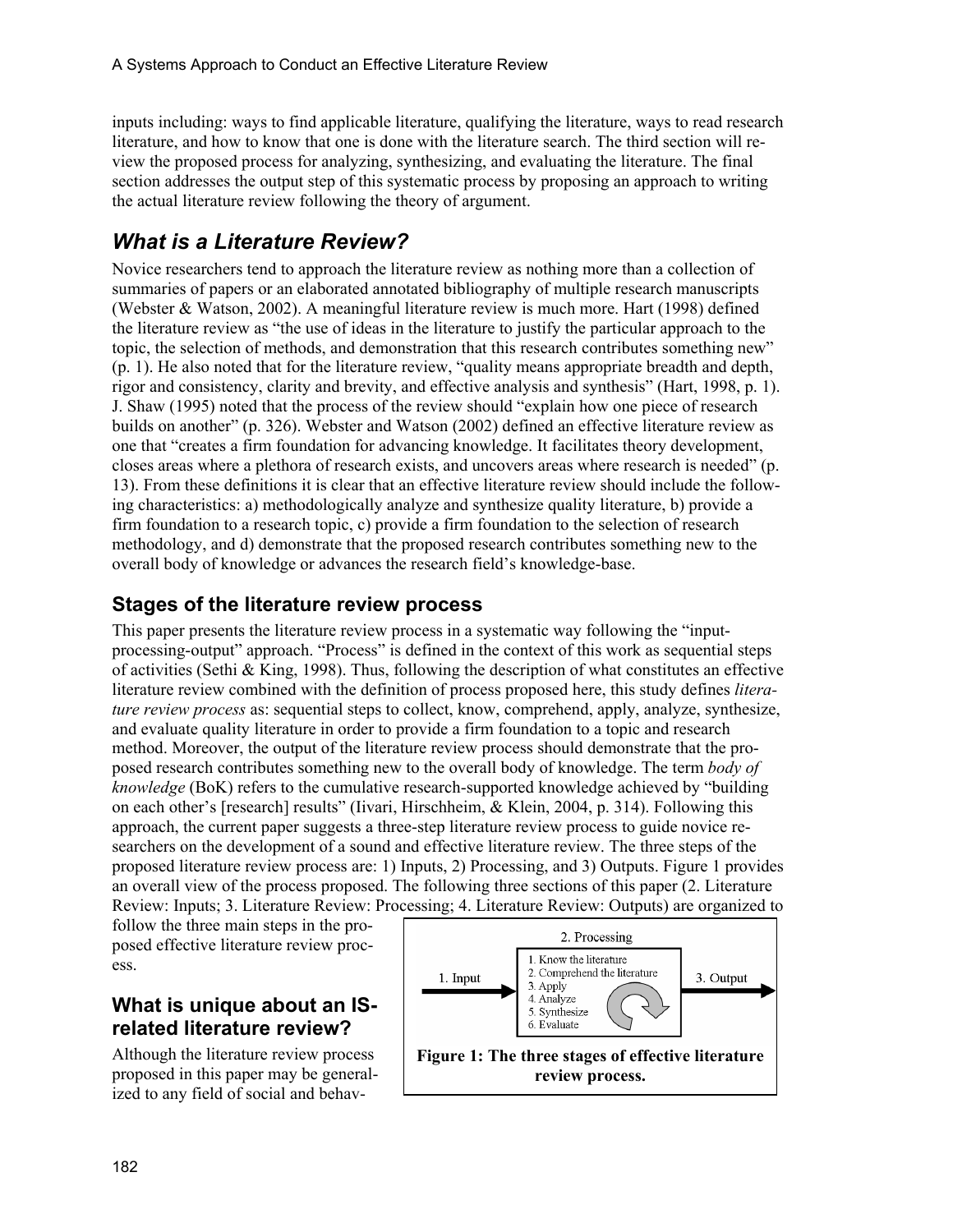ioral science, it is especially applicable to the challenges inherent in information systems research. The IS "literature universe" is comprised of diverse, interdisciplinary work (Webster  $\&$ Watson, 2002) which may lead novice researchers to concentrate in limited disciplinary sources when conducting their literature foundations search, while missing some very fruitful work conducted in another sub-discipline within the IS research literature. For example, if a novice IS researcher uses a particular source (i.e. a given literature database from a particular vendor) the universe of literature explored is limited. Instead, an effective literature search in the IS-related literature must exhaust all sources that contain IS research publications (i.e. journals, quality conference proceedings, etc.) that are valid to the proposed study. Thus, the work presented here will provide discussions on issues related to common pitfalls when attempting to seek quality IS research literature.

There is, finally, a great deal of IS literature of varying quality. Such a large number of electronic and print sources are available that the novice researcher can be overwhelmed in determining which sources contain accurate, valid information. It is important to address approaches on where and how to locate quality IS literature.

## *Why Conduct a Literature Review?*

Before examining how to conduct a literature review, one must first understand the place of the review in research (Webster  $\&$  Watson, 2002). Thus, two questions must be answered: What is *research*? Why is a literature review needed for any quality research endeavor?

*Research* is defined as an endeavor that scholars "intentionally set out to enhance [their] understanding of a phenomenon and expect to communicate what [they] discover to the large scientific community" (Leedy & Ormrod, 2005, p. 4). Two critical considerations stem from this definition: a) research must enhance the scientific community's current understanding of a phenomenon, or contribute to enhance the BoK, and b) research must communicate what was discovered in the new study to the scientific community. Knowing the current status of the BoK in the given research field is an essential first step for any research project (Iivari et al., 2004). An effective literature review accomplishes this step by:

- 1. Helping the researcher understand the existing body of knowledge including where excess research exists (i.e. what is already know?) and where new research is needed (i.e. what is needed to be known?)
- 2. Providing a solid theoretical foundation for the proposed study (related to "what is already known?")
- 3. Substantiating the presence of the research problem (related to "what is needed to be known?")
- 4. Justifying the proposed study as one that contributes something new to the BoK
- 5. Framing the valid research methodologies, approach, goals, and research questions for the proposed study

The next three sub-sections address the importance of the literature review for quality IS research.

### **Build a solid theoretical foundation for your study**

Developing a solid foundation for a research study is enabled by a methodological analysis and synthesis of quality literature (Barnes, 2005; Webster & Watson, 2002). One of the main reasons for conducting the literature review is to enable researchers to find out what is already known. However, it is important to remember that not everything reported in the literature is of equal rigor (Ngai & Wat, 2002). When proposing a new study or a new theory, researchers should en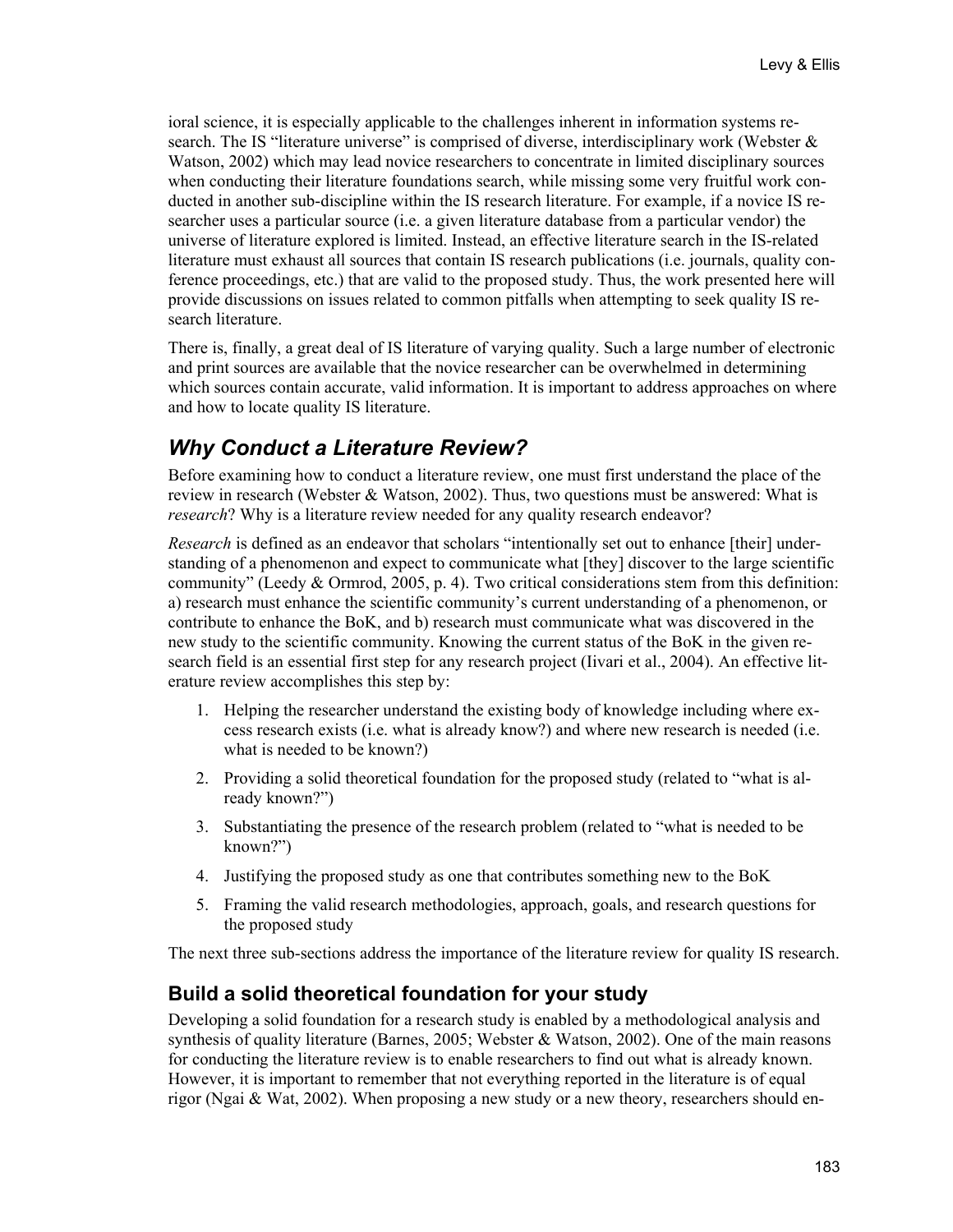sure the validity of the study and reliability of the results by making use of quality literature to serve as the foundation for their research (Barnes, 2005). Quality literature stimulates additional research studies, thus providing validation of the original theory proposed (Barnes, 2005). Straub (1989) noted that "with validated instruments, researchers can measure the same research constructs in the same way, granting improved measurement of independent and dependent variables, and in the long run, helping to relive the confounding that plagues many streams of MIS literature" (p. 148). Building a solid theoretical foundation based on quality resources enables researchers to better explain as well as understand problems and solutions that address actual issues with which practitioners are struggling.

Conducting an effective literature review that will yield a solid theoretical foundation should also provide a firm foundation to the selection of the methodology for the study (Ngai & Wat, 2002). The selection of the methodology should not be interpreted as placing more rigor on one type of research such as qualitative, quantitative, exploratory or confirmatory, but rather it should enable the researcher to understand what methodologies were previously validated (Straub, 1989). Thus, a solid theoretical foundation should also provide researchers the justifications for a given methodology and enable them to provide justifications for why a given approach is optimal for their study.

### **Fitting the literature into your research**

An effective and quality literature review is one that is based upon a concept-centric approach rather than chronological or author-centric approach (Webster & Watson, 2002). Bem (1995) noted that "authors of literature reviews are at risk for producing mind-numbing lists of citations and findings that resemble a phone book – impressive case, lots of numbers, but not much plot" (p. 172). Thus, researchers must continuously ask themselves when reviewing literature and when writing the literature review: 'how is the work presented in the article I read related to my study?' Answering this question will allow researchers to tie the literature into their own study. Moreover, during the review of the literature researchers should utilize sources that substantiate the presence of the problem under investigation (Barnes, 2005). Doing so will enable the researcher to provide a solid argument for the need for their study as well as spot where literature fits into their own proposed study. Moreover, use of literature should provide the grounds for legitimization of the research questions proposed in the study as well as validate the approach proposed by the study.

## **Place your study in the context of existing work (body of knowledge)**

Aside from the need to fit a given article into the proposed study, researchers should also address the first of their proposed study in the context of the BoK. As noted above, one of the main definitional components of research is the ability to add to the current BOK. As such, quality research must provide justifications for the potential contributions provided by the proposed study. Such justifications should demonstrate how the proposed research contributes something new to the overall BoK or advances the research field's knowledge. A classic example of this approach is the DeLone and McLean's (1992) paper that noted "the importance of defining the IS dependent variable cannot be overemphasized… in recognition of this importance, this paper explores the research that has been done… and attempts to synthesize this research into a more coherent body of knowledge" (p. 61). The evidence in the contribution of the classical DeLone and McLean's (1992) to the BoK was materialized by the stream of research studies conducted following this paper and was summarized again by them over a decade later (DeLone & McLean, 2003).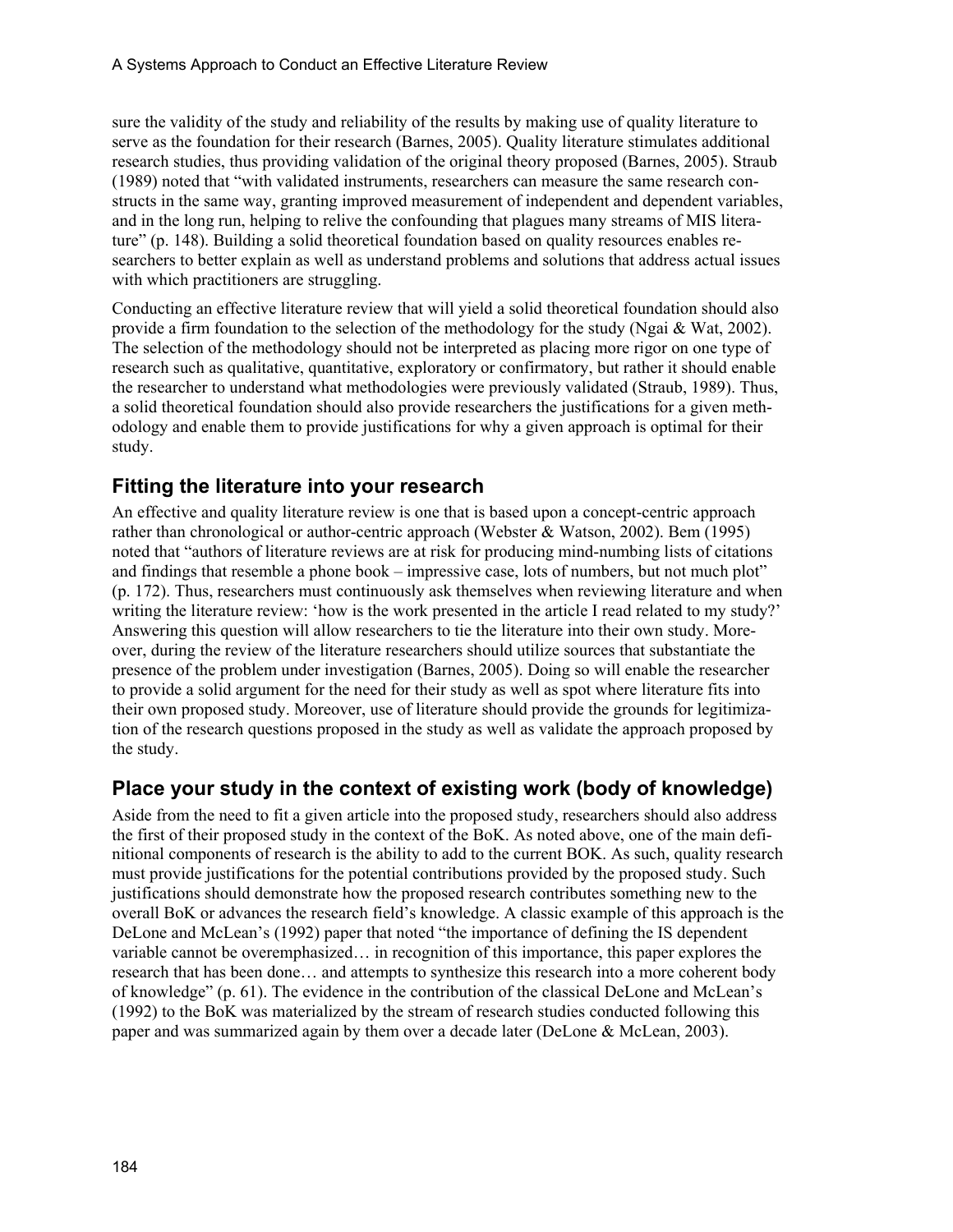## **Literature Review: Inputs**

This section will address key issues related to the process of understanding what quality IS literature is as well as the process of gathering manuscripts for an effective literature review, the two parts of the "inputs" stage. In any systematic approach, if the system input is either incorrect, of low quality, or irrelevant, the resulted output is going to be ineffective regardless of the quality of the processing stage or, colloquially, *garbage-in/garbage-out*. Webster and Watson (2002) noted that "a systematic search should ensure that you accumulate a relatively complete census of relevant literature" (p. 16). In order to avoid the pitfall of *garbage-in/garbage-out* and produce an effective literature review, this section will start by addressing issues related to the quality of literature for the review. The discussion will address some common errors of novice IS researchers as well as provide resources on where to find quality IS literature. Subsequently, this section will provide specific approaches on how to perform a quality literature search by elaborating on the technique introduced by Webster and Watson (2002) with specific examples. The section then examines how to read research literature for the review, and concludes with a discussion of how to determine when the literature search is approaching completion.

## *Where to Look for Quality IS Literature?*

Sir Isaac Newton (1676) noted "if I have seen a little further it is by standing on the shoulders of giants". Clearly, researchers who are able to take advantage of knowledge and discoveries of other researchers will be able to expand the BoK further. However, 'standing on the shoulders of midgets' will not provide much of a horizon for the novice IS researcher to produce quality work. The quality of the literature used plays a significant role in advancing the knowledge of the researcher and the overall BoK. The novice IS researcher often finds it difficult to determine the quality of literature. This section is aimed at providing novice IS researchers some tools to understand the quality of IS literature they are reading.

### **Validating the quality of IS literature**

The significance of academic research work is materialized when it is published (Davison, Vreede, & Briggs, 2005). As such, the academic research community implemented the peerreview process as a mechanism to control quality and eliminate flaws prior to publication of research manuscripts (Davison et al., 2005). The use of the peer-review process is essential as it ensures that researchers can "use published work with confidence, and use the works of others as stepping stones and corner stones for advancing new concepts and insights" (Davison et al., 2005, p. 969). It is important to note, however, that all published material is not equal in quality. This problem is especially troublesome in the IS field where descriptions and discussions of new technology often appears in non-refereed work or in questionable sources. The problem is exacerbated by the presence of corporate sponsorship and its impact on research findings (Hozack, Ranawat, & Rothman, 2003). Thus, when looking for quality IS research literature, special attention should be made for any work that is not peer-reviewed or is practitioners oriented. Although not totally unacceptable, use of such sources (i.e. professional magazines, newspapers, etc.) should be restricted to factual information due to the low theoretical background and application dependency. Therefore, quality IS research literature from leading, peer-reviewed journals should serve as the major base of literature review as it provides sufficient theoretical background as well as leads for additional references on the specific subject matter.

Fortunately, IS scholars are continuously conducting analyses of the quality of IS literature (Saunders, n.d.) and an extensive list of the highly ranked MIS journals is available from IS-World.org (Hardgrave & Walstrom, 1997; Katerattanakul, Han, & Hong, 2003; Lowry, Romans, & Curtis, 2004; Mylonopoulos & Theoharakis, 2001; Peffers & Ya, 2003; Rainer & Miller, 2005; Walstrom, Hardgrave, & Wilson, 1995; Whitman, Hendrickson, & Townsend, 1999). Figure 2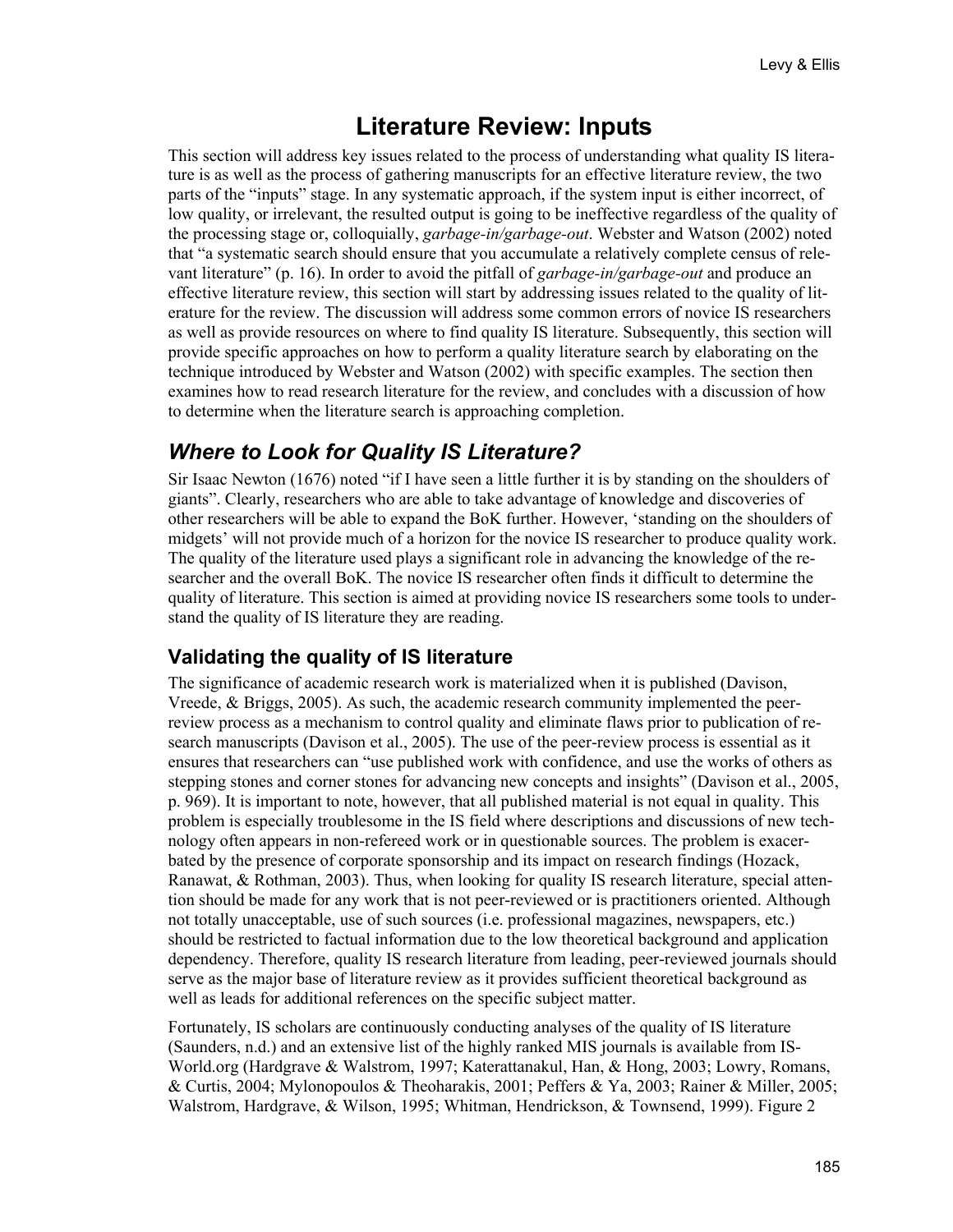|                |                                                                           | <b>Literature Vendor (Database)</b> |                              |                          |                          |                   |                           |                              |                         |                      |                          |                               |                              |
|----------------|---------------------------------------------------------------------------|-------------------------------------|------------------------------|--------------------------|--------------------------|-------------------|---------------------------|------------------------------|-------------------------|----------------------|--------------------------|-------------------------------|------------------------------|
|                |                                                                           | ProQuest (ABI/INFORM)               | Elsevier (ScienceDirect)     |                          | EEE (Comp Soc & Xplore)  | Wilson (OmniFile) | Thomson (G. Bus, OneFile) | ACM (Digital Lib)            |                         | Blackwell (Synergy)  | <b>LEA</b> Journals      | EBSCOhost                     | Free Full Text Web Access    |
|                | <b>Ranked MIS Journals</b>                                                |                                     |                              | <b>INFORMS</b>           |                          |                   |                           |                              |                         |                      |                          |                               |                              |
|                | (Based on ISWorld)                                                        |                                     |                              |                          |                          |                   |                           |                              | <b>ISTOR</b>            |                      |                          |                               |                              |
| No.            | <b>Journal Name</b>                                                       |                                     |                              |                          |                          |                   |                           |                              |                         |                      |                          |                               |                              |
| $\mathbf{1}$   | <b>MIS</b> Quarterly                                                      | ✓                                   | L,                           |                          | L,                       | ✓                 | ✓                         | ä,                           | $\overline{\checkmark}$ | Ξ                    | ÷,                       |                               | L,                           |
|                | 2 Information Systems Research                                            | ✓                                   | $\overline{a}$               | ✓                        | $\overline{a}$           |                   | ✓                         | $\overline{a}$               |                         | ÷,                   | ÷,                       | ✓                             | $\overline{a}$               |
|                | 3 Communications of the ACM                                               | √                                   | ä,                           | ÷                        | Ξ                        | ÷,                | $\checkmark$              | ✓                            | ÷                       | ٠                    | $\blacksquare$           | ÷                             | ä,                           |
|                | 4 Management Science                                                      | ✓                                   | $\overline{a}$               | ✓                        | $\overline{a}$           | $\overline{a}$    | ✓                         | $\overline{a}$               | ✓                       | $\overline{a}$       | $\overline{a}$           | ✓                             | $\overline{a}$               |
|                | 5 Journal of MIS                                                          | ✓                                   | ä,                           | ÷,                       | $\Box$                   | ✓                 | ä,                        | $\blacksquare$               | ä,                      | ÷,                   | ÷,                       | ä,                            | L,                           |
|                | 6 Artificial Intelligence                                                 | ä,                                  | ✔                            | L.                       | $\overline{a}$           | $\overline{a}$    | L.                        | $\overline{a}$               | ÷,                      | ÷.                   | $\overline{a}$           | $\overline{a}$                | $\overline{\phantom{0}}$     |
| $\overline{7}$ | <b>Decision Sciences</b>                                                  | ✓                                   | L,                           | L,                       | L,                       | ÷,                | ä,                        | ä,                           | L,                      | ✓                    | ÷,                       | ä,                            | ä,                           |
|                | 8 Harvard Business Review                                                 | L,                                  | $\overline{a}$               |                          | $\frac{1}{2}$            | ÷,                | ✓                         | ÷,                           | $\overline{a}$          | ÷,                   | ÷,                       | $\overline{a}$                | $\qquad \qquad \blacksquare$ |
|                | 9 IEEE Transactions (various)                                             | L,                                  | ä,                           |                          | ✓                        | L,                |                           | ✓                            |                         |                      |                          | ä,                            | ä,                           |
|                | 10 AI Magazine                                                            | ✓                                   | $\overline{a}$               | $\overline{a}$           | $\overline{a}$           | ✓                 | ✓                         | $\overline{a}$               | $\overline{a}$          | ÷,                   | ÷,                       | $\overline{a}$                | $\overline{a}$               |
| 11             | European Journal of IS                                                    | ✓                                   | ÷                            | ÷,                       | Ξ                        | ÷,                | $\blacksquare$            | ä,                           | ÷,                      | $\blacksquare$       | $\blacksquare$           | ÷,                            | ÷,                           |
|                | 12 Decision Support Systems                                               | $\overline{a}$                      | ✓                            | $\overline{a}$           | $\overline{a}$           | $\overline{a}$    | $\overline{a}$            | ÷,                           | $\overline{a}$          | L.                   | $\overline{a}$           | $\overline{a}$                | $\overline{a}$               |
|                | 13 IEEE Software                                                          |                                     | ä,                           |                          | ✓                        | ä,                |                           | Ξ                            | ÷,                      |                      | ÷,                       | ä,                            | ✓                            |
|                | 14 Information & Management                                               | $\overline{a}$                      | ✓                            | ä,                       | L.                       | $\overline{a}$    | $\overline{a}$            | $\overline{a}$               | $\overline{a}$          | $\overline{a}$       | $\overline{a}$           | $\overline{a}$                | $\overline{a}$               |
|                | 15 ACM Transactions on DB Sys                                             | ÷,                                  | $\overline{\phantom{a}}$     |                          | $\blacksquare$           |                   | ✓                         | ✓                            |                         | ÷,                   | ٠                        | ä,                            | ÷,                           |
|                | 16 IEEE Trans on Software Eng                                             | L,                                  |                              |                          | ✓                        |                   | $\overline{a}$<br>⊽       |                              |                         | $\overline{a}$       |                          |                               | $\overline{\phantom{0}}$     |
|                | 17 ACM Transactions (various)                                             | ✓                                   | ✔                            |                          | L,                       |                   |                           | ✓                            |                         | L,                   |                          | L,                            | L,                           |
|                | 18 J of Computer and System Sci                                           | ÷.<br>✔                             |                              |                          | ÷,                       | L.<br>✓           | ✓                         |                              | $\overline{a}$          | L.                   |                          | $\blacksquare$                | $\qquad \qquad \blacksquare$ |
|                | 19 Sloan Management Review                                                |                                     | ÷,                           |                          | $\blacksquare$           |                   |                           | ٠<br>✓                       | ٠                       | Ξ                    | ٠                        | ٠<br>✓                        | ÷,                           |
|                | 20 Communications of the AIS                                              |                                     | $\overline{a}$               |                          | $\overline{a}$<br>✓      |                   | $\overline{a}$            |                              |                         | ÷,                   |                          |                               | $\overline{a}$               |
|                | 21 IEEE Trans on Sys, Man, & Cyb                                          | $\blacksquare$<br>✔                 | ä,                           | ä,                       |                          |                   | ä,<br>✓                   | ÷,<br>✓                      | ä,                      | ä,                   | ÷                        | ÷,                            | L,                           |
|                | 22 ACM Computing Surveys<br>23 Journal on Computing                       | ✓                                   | $\overline{a}$<br>ä,         | ÷.<br>ä,                 | $\overline{a}$<br>÷,     | ä,<br>÷,          | ✓                         |                              | $\overline{a}$          | ÷,                   | $\overline{a}$<br>÷,     | $\overline{\phantom{a}}$<br>✓ | $\frac{1}{2}$                |
|                | 24 Academy of Management Journal                                          | ✓                                   | $\overline{a}$               | $\overline{\phantom{a}}$ | $\frac{1}{2}$            | ÷,                | ✓                         | $\overline{a}$               | Ξ<br>✓                  | ÷,<br>$\overline{a}$ | $\overline{a}$           | $\overline{a}$                | ä,                           |
|                | 25 Int'l J of Electronic Commerce                                         |                                     |                              |                          | L                        | ✓                 |                           |                              |                         |                      |                          |                               | $\blacksquare$               |
|                | 26 Journal of the AIS                                                     |                                     | $\frac{1}{2}$                |                          | $\overline{a}$           |                   | $\overline{a}$            | ✓                            |                         | $\overline{a}$       |                          | $\overline{a}$                | $\overline{a}$               |
| 27             |                                                                           | $\blacksquare$                      | ä,                           | $\blacksquare$           | ✓                        | ä,                | Ξ                         | Ξ                            | $\blacksquare$          | Ξ                    | $\blacksquare$           | Ξ                             | Ξ                            |
|                | <b>IEEE Transactions on Computers</b><br>28 Information Systems Frontiers | ✓                                   | $\overline{a}$               |                          | $\overline{a}$           |                   | $\overline{a}$            |                              |                         |                      |                          | ÷,                            | $\blacksquare$               |
|                | 29 Journal of Management Systems                                          | ✓                                   | ÷,                           |                          | L,                       | ✓                 | L,                        |                              |                         | L,                   |                          |                               |                              |
|                | 30 Organization Science                                                   | ✓                                   | $\overline{a}$               | ✓                        | $\overline{a}$           | L.                | ✓                         | $\overline{a}$               | ✓                       | $\overline{a}$       | $\overline{a}$           | ✓                             | $\overline{a}$               |
|                | 31 IEEE Computer                                                          | L,                                  | ÷                            |                          | ✔                        | L,                | ä,                        | ÷,                           | ÷,                      | ÷,                   |                          | Ξ                             | ÷                            |
|                | 32 Information Systems Journal                                            |                                     |                              |                          | $\overline{a}$           |                   | $\overline{a}$            |                              |                         | ✔                    |                          |                               | $\qquad \qquad \blacksquare$ |
|                | 33 Administrative Science Quarterly                                       | ✓                                   |                              |                          | L,                       | ✓                 | ✓                         |                              | ✓                       | L                    |                          |                               | L                            |
|                | 34 J of Global Info Management                                            | ✔                                   | $\qquad \qquad \blacksquare$ |                          | $\overline{a}$           |                   | ✔                         |                              |                         |                      |                          |                               |                              |
|                | 35 The DB for Advances in IS                                              | ✓                                   |                              |                          | ÷,                       |                   | ٠                         |                              |                         |                      |                          |                               |                              |
|                | 36 Journal of Database Management                                         | ✔                                   | $\overline{a}$               |                          | $\overline{a}$           | $\overline{a}$    | ✓                         | $\overline{\phantom{a}}$     | ä,                      | $\overline{a}$       |                          | ÷                             | $\qquad \qquad \blacksquare$ |
| 37             | <b>Information Systems</b>                                                | L,                                  | ✓                            |                          | Ξ                        | ÷                 | ÷,                        | $\blacksquare$               | ÷                       | ÷,                   |                          | ÷,                            |                              |
|                | 38 Academy of Management Review                                           | ✓                                   | $\overline{\phantom{a}}$     | ÷.                       | $\blacksquare$           | ä,                | ✓                         | ÷,                           | ✓                       | ÷,                   | $\overline{a}$           | ÷,                            | $\overline{\phantom{a}}$     |
|                | 39 Journal of the ACM                                                     | ✓                                   | ÷,                           |                          | $\blacksquare$           | ä,                | ✓                         | ✓                            |                         | ÷,                   |                          | ÷,                            | Ξ                            |
| 40             | Computers & Operations Research                                           | $\blacksquare$                      | ✔                            | $\overline{\phantom{0}}$ | $\frac{1}{2}$            | $\blacksquare$    | $\overline{\phantom{0}}$  | $\frac{1}{2}$                | $\blacksquare$          | $\blacksquare$       | $\overline{\phantom{a}}$ | ۰                             | $\frac{1}{2}$                |
|                | 41 Human-Computer Interaction                                             |                                     |                              |                          |                          |                   |                           |                              |                         |                      | ✓                        |                               |                              |
|                | 42 California Management Review                                           | ✓                                   | $\frac{1}{2}$                | -                        | $\overline{a}$           |                   | ÷,                        |                              |                         | ÷                    |                          | $\overline{\phantom{a}}$      | $\qquad \qquad \blacksquare$ |
|                | 43 Information Technology & People                                        | ✔                                   | $\blacksquare$               | $\blacksquare$           | Ξ                        | Ξ                 | Ξ                         | $\blacksquare$               | $\blacksquare$          | ÷,                   | Ξ                        | $\blacksquare$                | Ξ                            |
|                | 44 Journal of Strategic IS                                                | $\overline{a}$                      | ✔                            |                          | $\overline{\phantom{a}}$ | ۰                 | ÷                         | ٠                            | ۰                       | $\overline{a}$       |                          | $\overline{a}$                | $\qquad \qquad \blacksquare$ |
|                | 45 Journal of Global IT Management                                        | ✓                                   |                              |                          | $\blacksquare$           |                   |                           |                              |                         | ä,                   |                          |                               |                              |
|                | 46 ACM Transactions on IS                                                 | $\overline{a}$                      | $\overline{a}$               | ä,                       | $\overline{a}$           | $\overline{a}$    | ✓                         | ✓                            |                         | $\overline{a}$       | $\overline{a}$           | $\overline{\phantom{a}}$      | $\overline{\phantom{0}}$     |
|                | 47 Informing Science                                                      | $\Box$                              | $\overline{\phantom{a}}$     | ä,                       | $\blacksquare$           | ä,                | ÷                         |                              | ٠                       | ٠                    |                          | ✓                             | ✔                            |
|                | 48 Journal of Information Management                                      | ✔                                   | $\overline{\phantom{a}}$     | ۰                        | ۰                        | ٠                 | $\overline{\phantom{0}}$  | $\qquad \qquad \blacksquare$ | ٠                       | $\overline{a}$       |                          | $\qquad \qquad \blacksquare$  | $\overline{\phantom{a}}$     |
|                | <b>49 Operations Research</b>                                             | ✓                                   | L,                           |                          | ä,                       |                   | $\blacktriangledown$      | L,                           | $\checkmark$            |                      |                          | ✓                             | L,                           |
|                | 50 Journal of Computer IS                                                 | ✓                                   | ÷,                           | $\overline{a}$           | $\overline{a}$           | $\overline{a}$    | ÷,                        |                              | $\overline{a}$          | ÷,                   |                          |                               |                              |

**Figure 2: ISWorld's top 50 ranked MIS journals and electronic availability**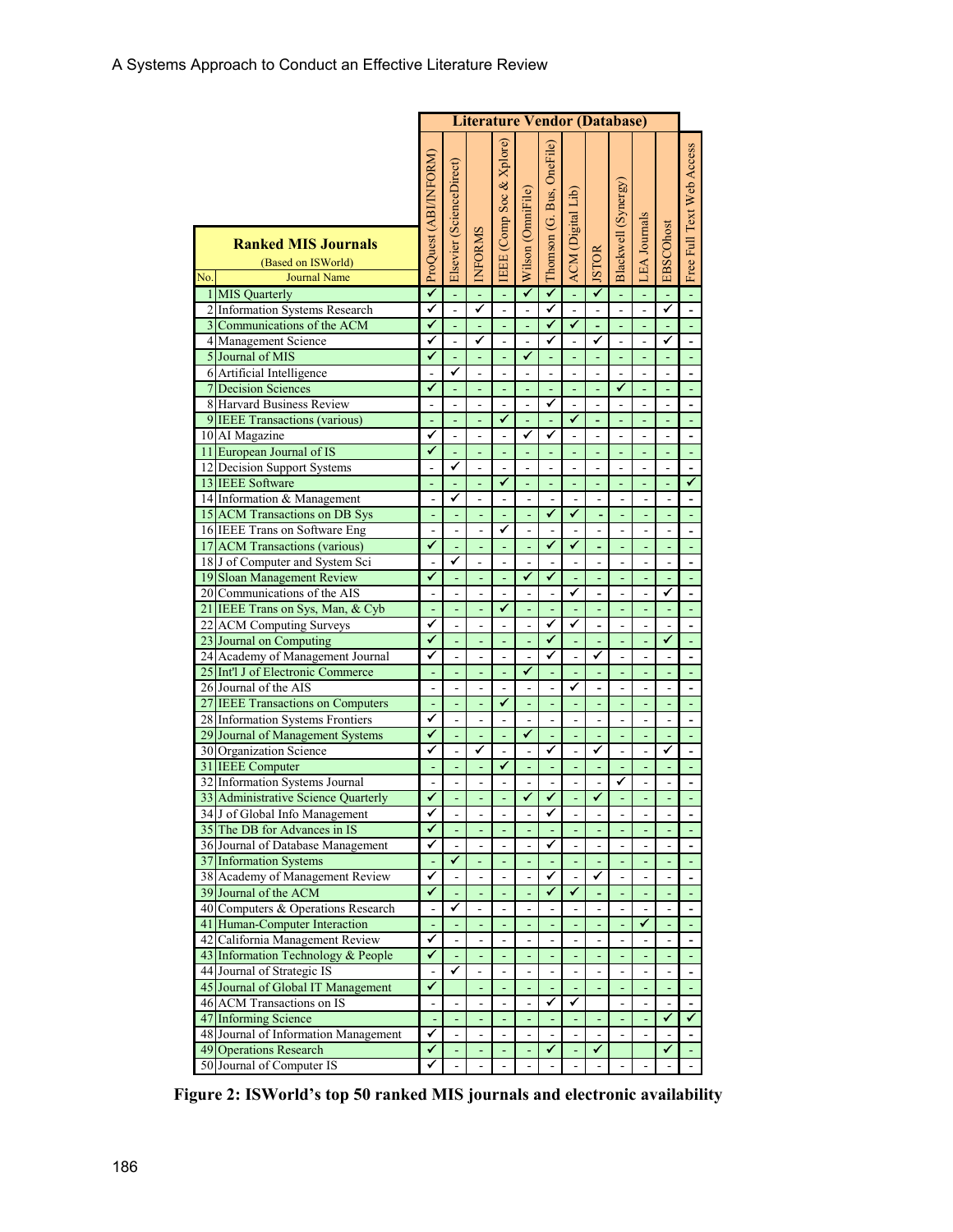provides a list of the top 50 ranked MIS journals based on the list generated by Saunders (n.d.) for ISWorld. Culnan (1978) noted that availability to research articles is critical to the development of IS as a field. Thus, Figure 2 also provides information on electronic availability of each of the journals in the list.

One main intention to add such electronic availability is to help novice IS researchers to understand the diverse resources and outlets where quality IS articles can be found. The columns under "literature Vendor (database)" in Figure 2 represent the names of vendors that offer articles from a given journal in their database. The check mark under a specific vendor/database indicates that this vendor offers either in full text or abstract and citation of such journal articles, but note that some limitations on availability (i.e. embargo years) may exist.

Webster and Watson (2002) commented on conference proceedings, indicating that IS researchers "should also examine selected conference proceedings, especially those with a reputation for quality" (p. 16). Although conferences are valuable scientific venues for exchange of ideas and a major incubator for new research agendas, the overall rigor of conference proceedings is lower than one found in leading journals (Culnan, 1978). Moreover, there appears to be a growing number of conferences that are purely for-profit and run by questionable organizations (Sorenson & Fleming, 2004). As such, proceedings from these for-profit conferences may not have been subjected to the same peer-review process as those from conferences run by reputable research/professional associations (i.e. AIS, ACM, INFORM, IEEE, AOM, ISI, DSI, etc.). Thus,

|     |                                                                                                                                           |                          | <b>Literature</b><br>(Database) | <b>Vendor</b>            |                   |                            |                             |                           |
|-----|-------------------------------------------------------------------------------------------------------------------------------------------|--------------------------|---------------------------------|--------------------------|-------------------|----------------------------|-----------------------------|---------------------------|
| No. | <b>Ranked and Non-Ranked IS Conferences</b><br>Ranked Order is Based on Hardgrave and Walstorm (1997)<br><b>Conference Name</b>           | Elsevier (ScienceDirect) | <b>NFORMS</b>                   | IEEE (Comp Soc & Xplore) | ACM (Digital Lib) | Full Text Web Access (Fee) | Full Text Web Access (Free) | Proc. CD-ROM for purchase |
|     | International Conference on Information Systems (ICIS)                                                                                    | $\blacksquare$           |                                 | ä,                       | ✓                 |                            |                             | $\Box$                    |
|     | 2 Hawaii International Conference on System Sciences (HICSS)                                                                              | $\overline{a}$           |                                 | ✓                        |                   |                            | ✔                           | ÷,                        |
|     | 3 International Federation for Information Processing (IFIP)                                                                              | ÷,                       |                                 |                          | ✓                 | $\checkmark$               |                             | $\checkmark$              |
|     | 4 International Conference on Decision Support Systems (DSS)                                                                              | ÷,                       |                                 | $\overline{\phantom{a}}$ |                   |                            |                             | $\overline{a}$            |
|     | 5 Decision Sciences Institute (DSI) - National Conference                                                                                 | L,                       |                                 |                          |                   | $\checkmark$               |                             |                           |
|     | 6 Society of Information Management (SIM) Conference                                                                                      | ✓                        |                                 |                          |                   |                            |                             | $\blacksquare$            |
|     | International Association for Computer Information Systems (IACIS) Conference<br>(Proceedings published in Issues in Information Systems) |                          |                                 |                          |                   | ✔                          |                             | $\checkmark$              |
| 8   | Institute for Operations Research and the Management Sciences (INFORMS)<br>Conference                                                     | $\overline{a}$           | ✔                               |                          |                   |                            |                             |                           |
|     | 9 Information Resources Management Association (IRMA) Conference                                                                          |                          |                                 |                          |                   |                            |                             | $\checkmark$              |
|     | 10 Academy of Management (AOM) Conference                                                                                                 | ÷,                       |                                 | L,                       |                   | ✔                          |                             | $\blacksquare$            |
|     | 11 Decision Sciences Institute (DSI) - Regional Conferences                                                                               | ä,                       |                                 |                          |                   | $\checkmark$               |                             | $\checkmark$              |
|     | NR International Academy of Information Management (IAIM) Conference                                                                      | ÷,                       |                                 | $\blacksquare$           |                   | ✓                          |                             | ✓                         |
|     | NR American Conference on Information Systems (AMCIS)                                                                                     | ä,                       |                                 | L,                       | ✔                 |                            |                             | Ξ                         |
|     | NR Information Systems Education Conference (ISECON)                                                                                      | $\overline{a}$           |                                 | $\overline{\phantom{a}}$ |                   |                            | ✓                           | $\overline{\checkmark}$   |
|     | NR Institute of Electrical and Electronics Engineers (IEEE) National Conferences                                                          | ä,                       |                                 | $\checkmark$             |                   |                            |                             | $\omega$                  |
|     | NR Informing Science + Information Technology Education (InSITE) Conference                                                               |                          |                                 |                          |                   |                            | ✓                           | $\blacktriangledown$      |

No. - Indicates the rank of a conference in general by Hardgrave and Walstorm (1997)'s study NR - Non-ranked

> **Figure 3: Ranked and non-ranked IS conferences with electronic availability of proceedings**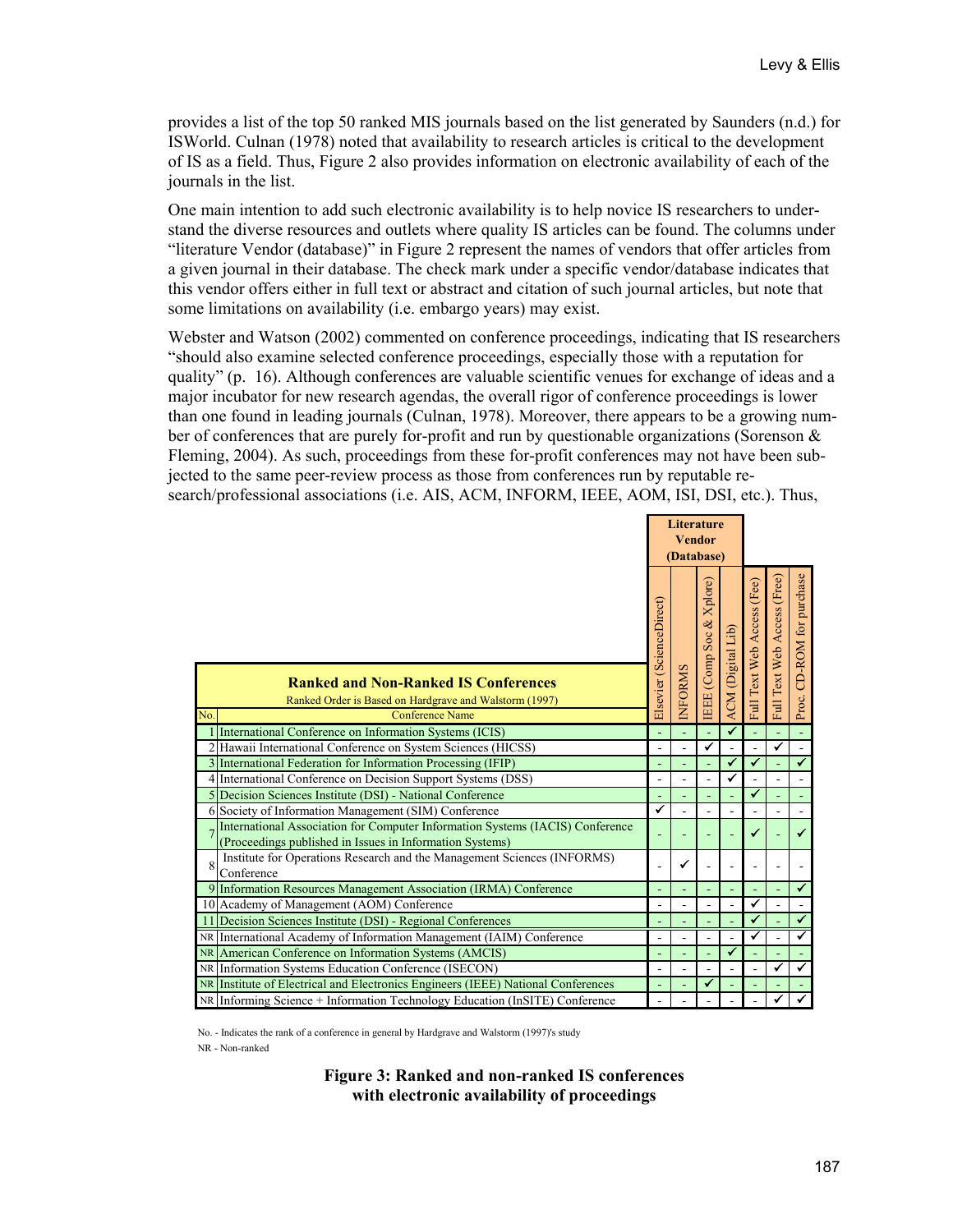novice IS researchers should attempt to limit the use of conference proceedings to those they found referenced in articles from quality IS journals or ones list in Figure 3. Unfortunately, unlike IS journal articles where studies were done and resources are available to indicate some level of quality, there appears to have been very little attention given to the development of similar rankings for IS conference proceedings (C. S. Saunders, personal communication, February 9, 2006). Hardgrave and Walstrom (1997) reported a list of top IS conferences as part of their general quest for reputable outlets of IS research. Although providing an important insight, their ranking was based on faculty members' perceptions of how valuable each conference in general is to the MIS field, and no specific indications or measures were done for the quality of these conferences' proceedings. Moreover, Hardgrave and Walstrom's study was done about a decade ago and over that time new IS-related conferences sponsored by reputable associations have immerged. Thus, additional work should be done to generate a ranked list of IS conference proceedings similar to the ranking process done for IS journals noted above. Having said that, proceedings from these reputable IS conferences are certainly valid for IS research (Webster & Watson, 2002).

Figure 3 provides the top eleven ranked IS conferences as reported by Hardgrave and Walstrom (1997). Additionally, non-ranked IS conferences that appear to be valuable for IS scholars were added to the list. As noted before, more work is needed to validate this list.

## **Testing for applicability to your study**

While searching for quality literature is essential, it is also important to identify articles that are applicable to the proposed study. The issue of testing for applicability of research literature to the proposed study has two critical facets. The first deals with the inclusion or exclusion of articles from the literature review, and the second deals with ethical and unethical use of references. Both facets should be addressed during the literature search and gathering process to ensure high quality and effective literature review.

Applicability of literature: Occasionally research studies attempt to combine several theories, constructs, and/or models (see additional discussions about this under the "Apply the Literature" below). As such, a literature review for each stream of theory or construct may be relevant. In such cases, one may find numerous studies on a specific theory, model, or framework. Thus, deciding which piece of literature should be included as part of the literature review can be a daunting task for novice researchers. One common example is the extensive work done on the Technology Acceptance Model (TAM) by Davis (1989) and colleagues (Davis, Bagozzi, & Warshaw, 1989; Venkatesh & Davis, 1996, 2000). When novice IS researchers produce a search on TAM related constructs, they encounter numerous studies. At that point, novice IS researchers tend to ask themselves: *should all studies and articles dealing with that theory, model, and/or construct be included in my review?* The approach advocated here is: no, each literature piece should constantly be evaluated on how applicable it is to the proposed study. If an article or study is only remotely relevant, it may be used as a support for a particular argument, but should not be used as foundation literature to the proposed study. Thus, only the applicable literature articles that are relevant to build the theoretical foundations for the validity of the theories, constructs, and measures should be noted. Clearly the key fundamental studies that established the validity and reliability of these theories, constructs, and measures are cornerstones for the discussions and must be included, like Davis (1989), Davis et al. (1989), and Venkatesh and Davis (1996, 2000) are key for a TAM review.

Ethical and unethical use of references: Ethical behavior has been a concern for IS scholars (Couger, 1989). Ethical behavior is defined as "being in accordance with rules or standards for right conduct or practice" (Laband & Piette, 2000, p. 24). Unethical behavior constitutes a violation of such conduct or practice. The accurate and valid use of literature should be maintained to the highest ethical standard (Kock, Davison, Clarke, & Loch, 2000). Unethical use of references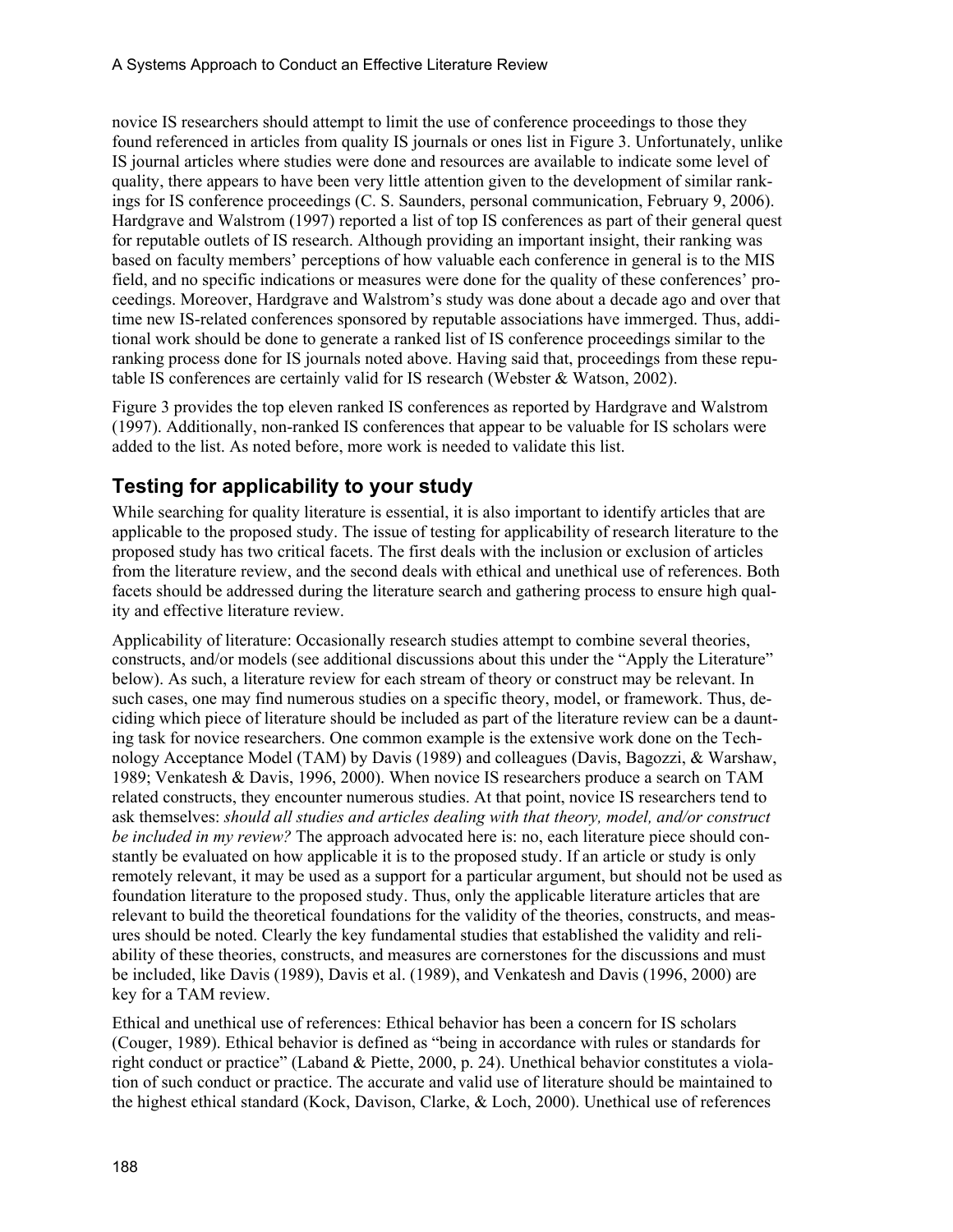includes taking material out of context or even intentional misstatements (Laband & Piette, 2000; Mason, Bearden, & Richardson, 1990). Such unethical behavior eventually leads to a major devastation to these scholars' career, while eroding the credibility of the IS field as a quality research (Kock et al., 2000). Thus, in order to maintain the integrity of the IS field and protect individual reputation, IS researchers must ensure that references used in a proper context and with high degree of confidence.

## *How to Find Quality IS Literature?*

A literature search is the process of querying quality scholarly literature databases (i.e. ABI/INFORM®, JSTORE®, Elsevier®/ScienceDirect®, WilsonWeb®, etc.) in order to gather applicable research manuscripts related to the phenomenon under investigation. It is at this stage that many novice researchers struggle with locating appropriate quality sources to query. Webster and Watson (2002) suggested that "the major contributions are likely to be in the leading journals. It makes sense, therefore, to start with them … [researchers] should also examine selected conference proceedings, especially those with a reputation for quality" (Webster & Watson, 2002, p. 16). Thus, it is the aim of this section to provide guidelines on how IS researchers should initiate and conduct an effective literature search. Moreover, due to the interdisciplinary nature of IS literature and the diversification of IS literature outlets, this section will also address issues related to the various literature database and electronic resources. Additionally, this section will provide details on several techniques to help novice researchers, in particular IS novice researchers, conduct a more effective literature search. Moreover an attempt will be made to focus such discussion specifically in the context of IS research.

### **Literature databases & electronic resources**

With the increased use of electronic resources for library services, the speed at which researchers can find relevant literature increased dramatically (D. Shaw, 1995). However, novice researchers should be fully competent in using such electronic resources in order to produce an effective literature review. As noted previously, one common mistake of novice researchers is attempting to exhaust a literature search using one or two literature database vendors (i.e. ABI/INFORM<sup>®</sup>, JSTORE<sup>®</sup>, Elsevier<sup>®</sup>/ScienceDirect<sup>®</sup>, WilsonWeb<sup>®</sup>, etc.), primarily using a keyword search approach. This method leads to two main limitations: a) very narrow literature background, and b) shallow depth of literature background.

The narrowness of the literature background is in terms of the number of journals or other resources used. By using one or two vendors in the literature search process, the literature revealed is limited to only the journals and electronic resources provided by such vendors. This narrowness of searching can cause a novice researcher to obtain only partial knowledge about a phenomenon. This problem is particularly acute in the IS domain due to the large dispersion of quality IS literature over hundreds of databases and numerous literature vendors. It is important for the novice researchers, particularly novice IS researchers, to spend time expanding their literature seeking skills beyond a given vendor, learning how to conduct a literature search utilizing multiple literature database vendors' resources.

Webster and Watson (2002) noted that "a systematic search should ensure that you accumulate a relatively complete census of relevant literature" (p. 16). Thus, the next three sections provide additional details on specific techniques to be used when conducting an effective literature search. The first technique is meaningful keyword searching, followed by backward searching, and finishing with forward searching. Mastering all three techniques is key for novice IS researchers. due to the diversification and multidisciplinary nature of IS literature in order to exhaust all literature sources on specific phenomenon, one must be able to utilize all techniques in order to obtain a wide literature background. Likewise, using all such techniques together should ensure that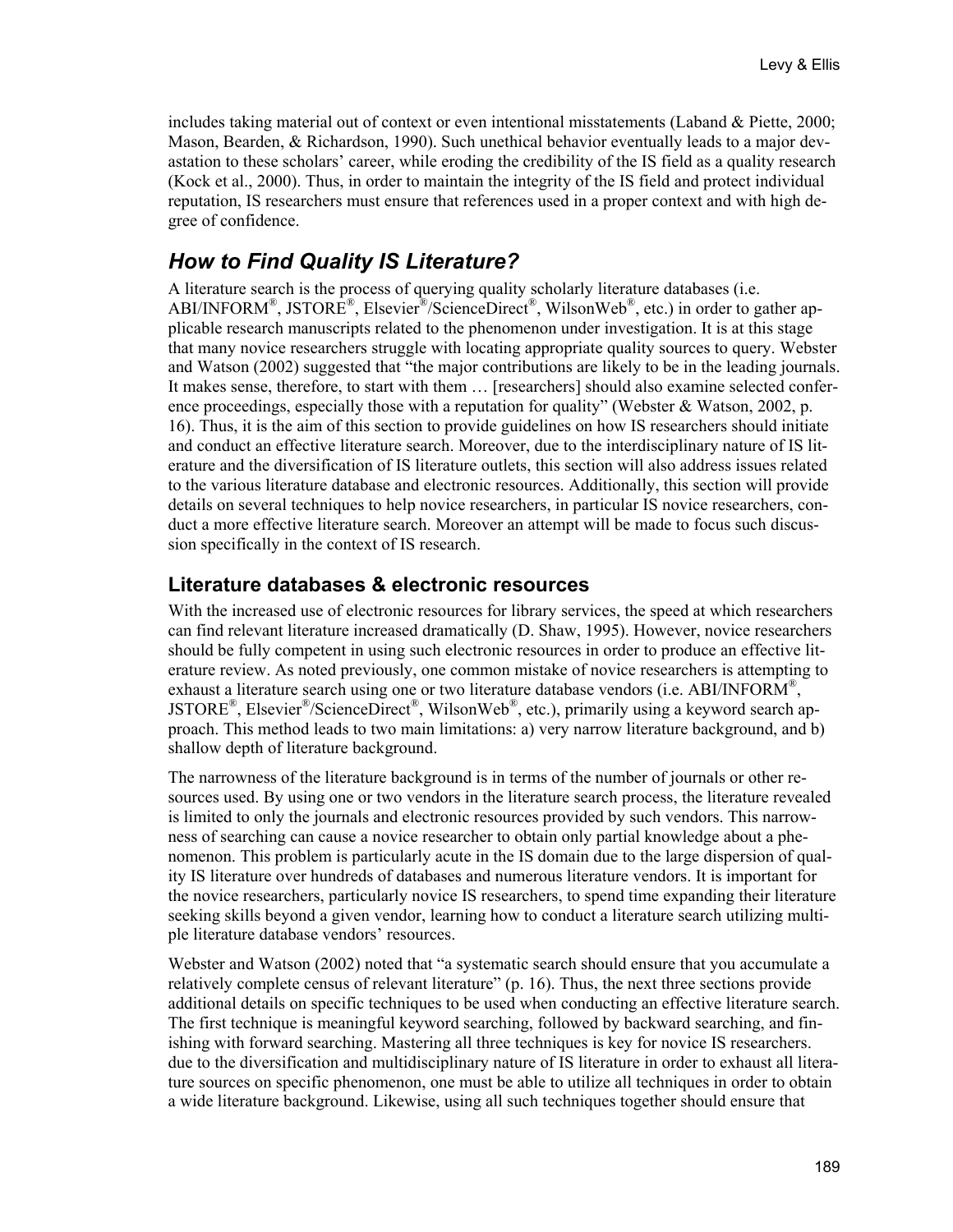novice IS researchers do not fall into the trap of limited depth of literature background that results from using only IT buzzwords.

### **Keywords search**

Keyword search refers to the querying of quality scholarly databases by the use of a specific word or phrase (i.e. "keyword") when attempting to find relevant literature. Keywords can be searched against several categories such as the documents' keywords, title, and abstract. However as noted above, such an approach may have several limitations, in particular for an IS literature search where keywords are often related to specific technologies.

Keyword searching presents a classic cold-start problem for the novice researcher; how can one identify the applicable keywords for an unknown domain. The best source for keywords is, of course, the literature base for the domain and all articles reviewed should be read with an eye for potential keywords. Locating the first article can, however, be a considerable challenge. The Association for Computing Machinery (ACM) classification system [\(http://www.acm.org/class/199-](http://www.acm.org/class/199-8/homepage.html) [8/homepage.html\)](http://www.acm.org/class/199-8/homepage.html) and MIS Quarterly Roadmap [\(http://www.misq.org/roadmap/code/level2/h.ht](http://www.misq.org/roadmap/code/level2/h.ht-ml)[ml\)](http://www.misq.org/roadmap/code/level2/h.ht-ml) offer the novice researcher a workable starting point.

The keyword search should be just the initial, not the main step for a literature search. A common mistake by novice researchers, specifically in IS, is to assume that the keyword search yields all that is available from the literature. Clearly one of the aims of this paper is to address this misconception. The limited depth of the literature background is usually manifested by the use of only naïve keywords for the literature search. Novice IS researchers tend to stick to specific keywords when conducting their literature search. However, due to the nature of the IS field and the tremendous progress in technology, keywords of IS literature tend to have a limited life span. An example of this keyword evolution is way the term Manufacturing Resource Planning or Material Requirements Planning (MRP) systems in the 1970s-1980s became Enterprise Resource Planning (ERP) systems in the 1990s. The novice IS researchers may report that the theoretical issues surrounding ERP systems have limited evidence, not being aware that one may find an abundance of work conducted about similar issues with MRP systems.

Another issue with the keyword search process is the use of technology specific terms or 'buzzwords' that appear and disappear from literature. An example can be found in the term 'phishing' (i.e. phishing e-mail scam) from information security and assurance. The term 'phishing' is a form of computer crime. If a novice IS researcher attempts to learn more about the phishing phenomenon, searching using this keyword may provide little or no prior work in scholarly literature. However, attempting to generalize the term and avoiding use of buzzwords would reveal that much work was done in the area of computer crime that may be very valid and applicable (Webster & Watson, 2002).

Although most buzzwords appear and disappear from the literature over time, the underlying theories and theoretical constructs are more stable (Robey, Boudreau, & Rose, 2000). It is, therefore, necessary to go beyond keywords and use the backward and forward approaches, which can help researchers to follow models, theories, theoretical constructs, and research streams.

## **Backward search**

The idea of *backward* and *forward* search originated from Webster and Watson's (2002) article where they propose conducting backward and forward lookout of IS literature. This section and the following one will elaborate on such approaches by providing a step by step technique on how to conduct it in order to achieve higher quality literature search results, i.e. more effective results.

Using an effective keyword search will produce some initial insight into the domain one wishes to study. If these leads are from quality resources (see "Where to look for quality IS literature?"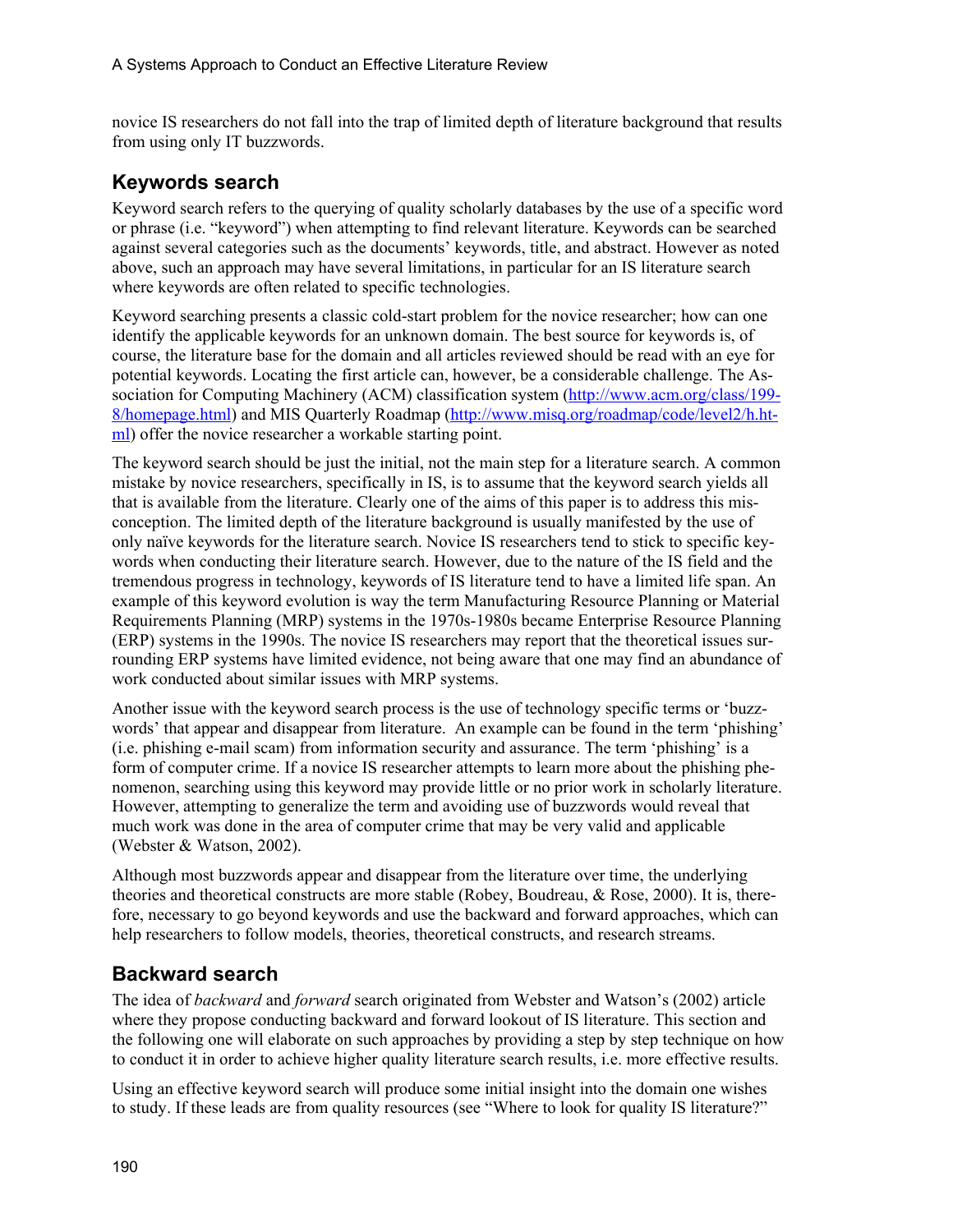above on discussion of literature quality), additional steps should be used to advance the literature search and the researcher's knowledge about the phenomenon under study. One such step deals with backward literature search. The process of going *backward* in literature can be divided into three specific sub-steps: *backward references search*, *backward authors search* and *previously used keywords*.

*Backward references search* refers to reviewing the references of the articles yielded from the keyword search noted above. For example, if one is studying the construct of computer selfefficacy, hopefully in their keywords search the researcher will stumbled upon Compeau and Higgins (1995)'s pioneering article. Conducting a backward references search for computer selfefficacy, will mean to pull out and review all the relevant references of Compeau and Higgins (1995)'s article such as Bandura (1977) or Barling and Beattie (1983) articles. Doing such backward references search provides researchers with the ability to learn more about the origins of the construct, theory, or model under study. Moreover, a *second level backward references search* should be done by pulling the 'references of the references'. Doing so will enable the researcher to extend his or her knowledge even deeper on the phenomenon under study. Additionally, it may also provide the researcher an ability to find inconsistencies in literature as well as cases where references and quotes might have been taken out of context. Following this approach a third, fourth, or more levels of backward references search can be done to expand even further the knowledge.

*Backward authors search* refers to reviewing what the authors have published prior to the article. Most researchers in the IS field tend to conduct studies within a rather narrow phenomenon domain. Thus, querying an author's prior work may yield fruitful information. For example, if one is studying the construct of end user computer satisfaction (EUCS) and came across Doll and Torkzadeh (1991)'s work, a backwards authors search would also yield additional studies that the two authors conducted that have led them to the development of the EUCS construct.

*Previously used keywords* refers to reviewing the keywords noted in the articles yielded from the keyword search noted above. For example, in articles related to the study of *IS effectiveness* there are several classical manuscripts (Grover, Seung, & Segars, 1996; Pitt, Watson, & Kavan, 1995; Srinivasan, 1985) that note the term *measurement* as an important keyword related to such work. As such, by looking at articles that carry the term "measurement" as a keyword in previous literature pieces, one may find additional fruitful manuscripts in the literature search on the subject of IS effectiveness.

### **Forward search**

The third step in the process exploring the knowledge base for references about the phenomenon deals with forward literature search. Similar to the process of the backward literature search, the *forward search* can be divided into two specific sub-steps: *forward references search,* and *forward authors search*.

*Forward references search* refers to reviewing additional articles that have cited the article. For example, a forward reference search for Compeau and Higgins's (1995) article can be accomplished by conducting an electronic library database search for all articles that include either "Compeau" or "Higgins" in their citations. Doing so will enable to researcher to extend their knowledge even further by locating follow-up studies or newer developments related to the phenomenon under study.

*Forward authors search* refers to reviewing what the authors have published following the article. For example, a forward authors search for Compeau and Higgins's (1995) article can be accomplished by conducting an electronic library database search for all articles that include either "Compeau" or "Higgins" as the author. Doing so will enable the researcher to extend even more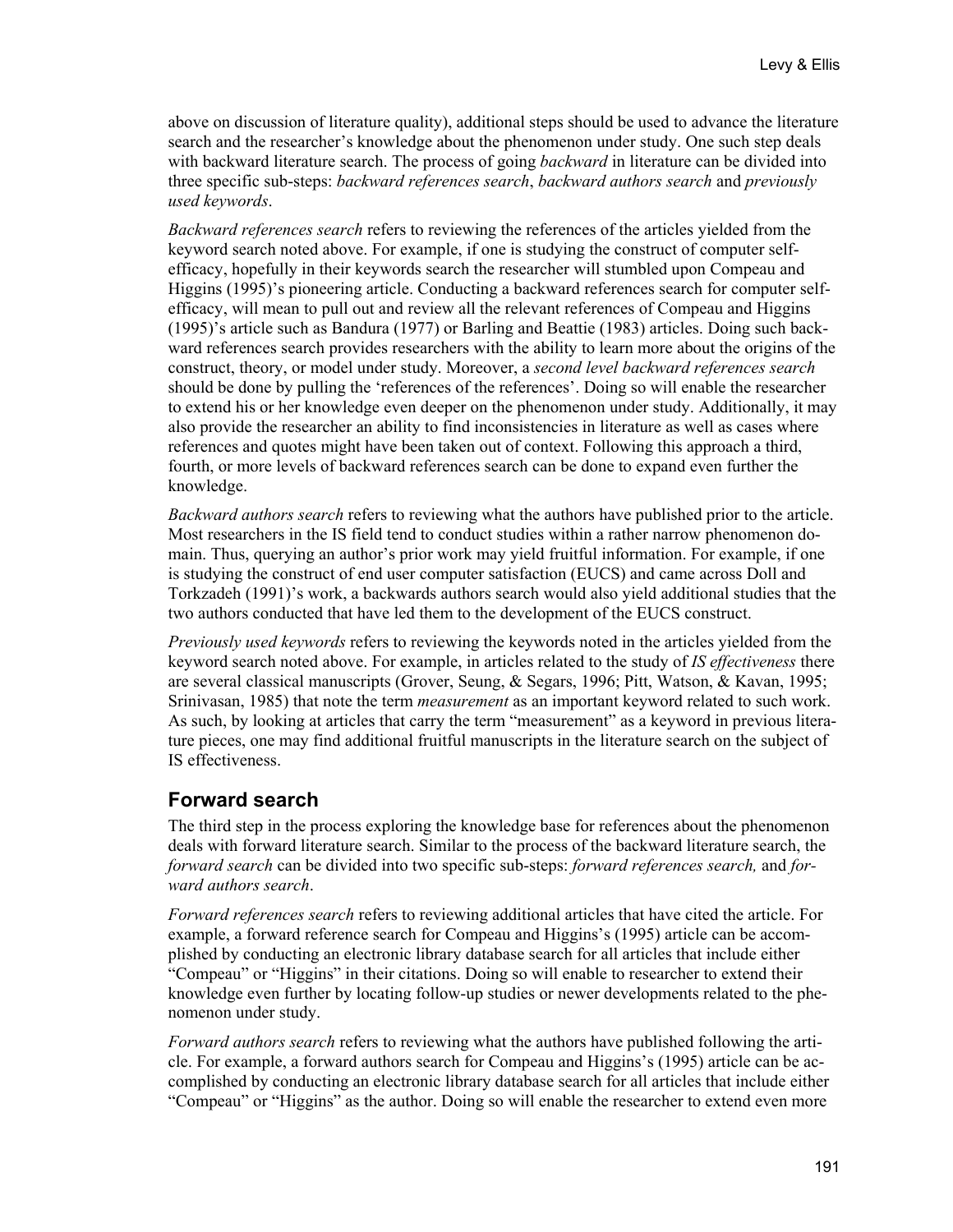their knowledge about the authors by identifying improvements or new findings related to the phenomenon under study.

## *How to Tell When You Are Done With the Literature Search?*

The literature search is an evolving process in which the researcher is "digging" into the literature by uncovering additional literature that may be applicable for the proposed study. Such a digging process was previously noted in several metaphors. Some of the key metaphors noted by IS scholars via the ISWorld LISTSERV include: "funnel (funneling in)", "concertina (narrowing and enlarging your search, like a concertina windbag)", and "lens (to focus readers)" (Metcalfe, 2002). Figure 4 illustrates these three key metaphorical approaches.

By default, the literature search process should continuously be done during the course of the study. As noted previously, the use of backward and forward literature search techniques should provide additional valid references as the search progresses. However, it may appear to novice researchers that this process is a never-ending one. From a practical perspective, one needs to stop the search and move on to the processing and writing (output) of the literature review. Thus, the question arises: "At what point should the process of gathering additional relevant literature end?"

Leedy and Ormrod (2005) noted that one common rule of thumb is that the search is near completion when one discovers that new articles only introduce familiar arguments, methodologies, findings, authors, and studies. Thus, when reading a new literature piece, if one "will get the feeling that 'I've seen this (or something similar to it) before'" (Leedy & Ormrod, 2005, p. 82), it may suggest that the literature search is near completion. The end of the search can also be indicated when no new citations are discovered and articles cited in newly discovered literature have already been reviewed. In sum, as Webster and Watson (2002) observed: "You can gauge that your review is nearing completion when you are not finding new concepts in your article set" (p. 16).



**Figure 4: Key metaphors for literature search process** 

# **Literature Review: Processing**

Locating applicable peer-reviewed articles is certainly a necessary condition for a literature review (J. Shaw, 1995); it is not a sufficient condition. The data contained in the sources identified must be processed into information that can serve as a foundation upon which new research can be built (Bem, 1995). Accomplishing this processing entails sophisticated cognitive activity. Although the methodology for evaluating the results of that cognitive activity has been explored rather thoroughly (Boote & Beile, 2005; Hart, 1998), the ways and means for actually accomplishing the necessary processing is less clearly understood (Wu, 2005). How can the new or nov-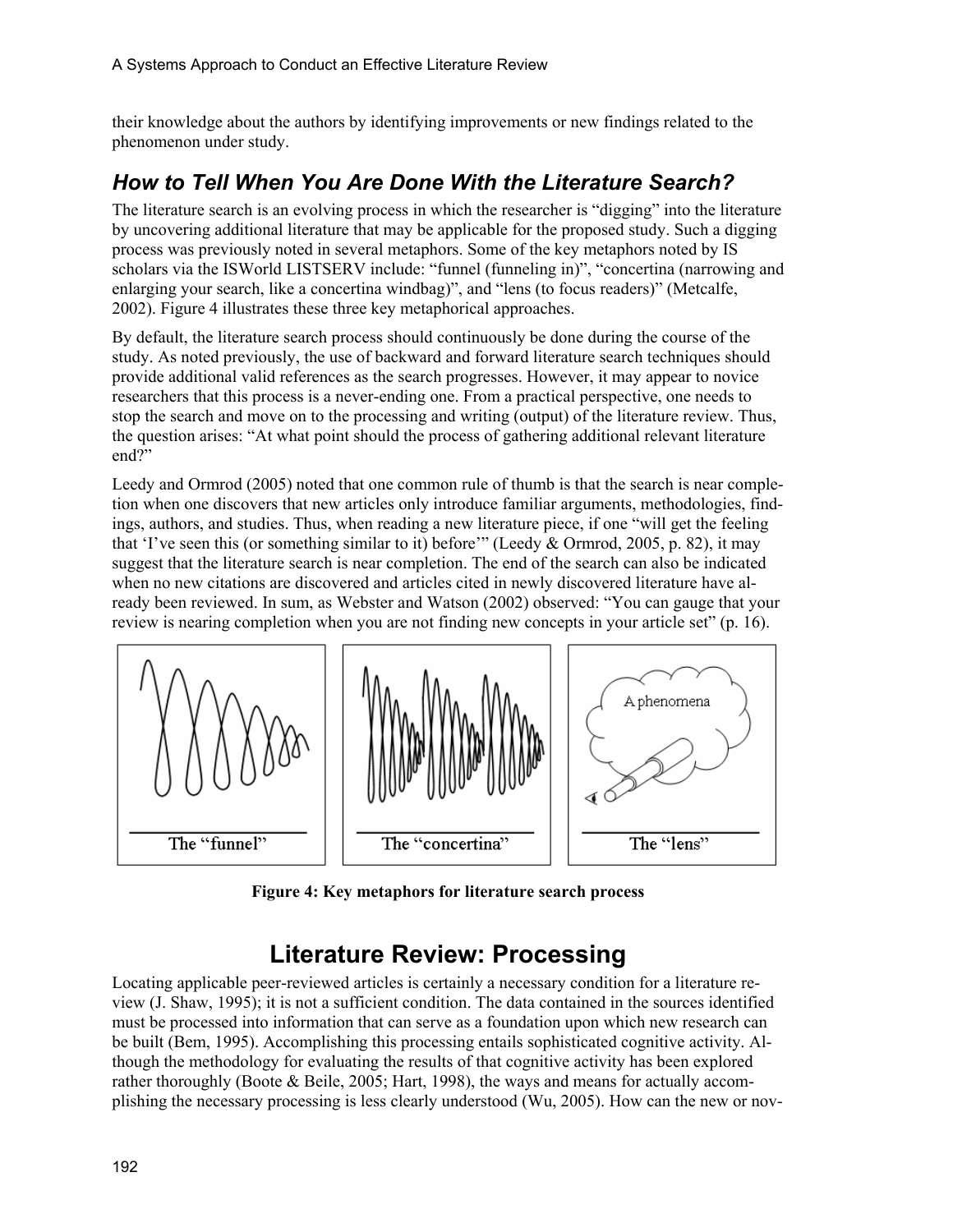ice researcher *learn* to effectively use the articles he or she locates to build the necessary foundation?

There is certainly no shortage of theories regarding human learning (Gagne, Briggs, & Wager, 1992; Jonassen, Tessmer, & Hannum, 1999). "Bloom's Taxonomy of Educational Objectives" (i.e. 'Bloom's Taxonomy') (Bloom, Engelhart, Furst, Hill, & Krathwohl, 1956) has been shown to both effectively describe the learning process and offer meaningful insight into promoting development within the cognitive domain (Andrews & Wynekoop, 2004; Manton, Turner, & English, 2004; Noble, 2004; Zahn, Rajkumar, & Zahn, 1996). Two concepts are integral to the Bloom's Taxonomy: cognitive capability is a developmental process that can be tracked through a series of steps, and each step of cognitive development can be identified by a number of specific types of behaviors. In effect, the Bloom's Taxonomy provides a set of sequential steps, each of which requires gradually more cognitively demanding activities that the researcher should do in developing the skill to transform the raw data of numerous literature sources into an effective literature review. The following sections provide a review of each of the Bloom's Taxonomy steps, with emphasis on the sequential process that a given step is as the foundation for the followed step.

### *Know the Literature*

The knowledge level is commonly demonstrated by activities such as listing, defining, describing, and identifying. At the very least, the researcher must demonstrate that he or she has read the article and extracted meaningful information from it. Figure 5 presents an example of a citation that *points* to the literature but does not demonstrate mastery at the *knowledge* level. Although the citation certainly tells that Nunamaker, among others, had something to say about individual and group marks for in-group activities, the reader really don't have any idea what these references said.

Other research also indicates that individual and group marks should be combined in-group activities (Buchy & Quinlan, 2000; Lim et al., 2003; Romano & Nunamaker, 1998).

#### **Figure 5: Pointing at the literature**

Figure 6 presents this information in a manner that demonstrates *knowledge* – level mastery of the material. From this example it is clear that the citation provides some germane facts about the Buchy and Quinlan article: it was a report of some research, that the research was qualitative in nature, and that one of the conclusions from that qualitative research was that students participating in tutorial groups reported that the group activity made them more attuned to the learning process.

Buchy and Quinlan (2000) interviewed 36 students participating in tutorial groups. These interviews indicated that the students felt they were becoming more conscious of learning processes of both themselves and their peers.

**Figure 6: Knowledge-level mastery** 

## *Comprehend the Literature*

Comprehension is demonstrated by activities such as summarizing, differentiating, interpreting, and contrasting. At this level of mastery the researcher demonstrates that not only can he or she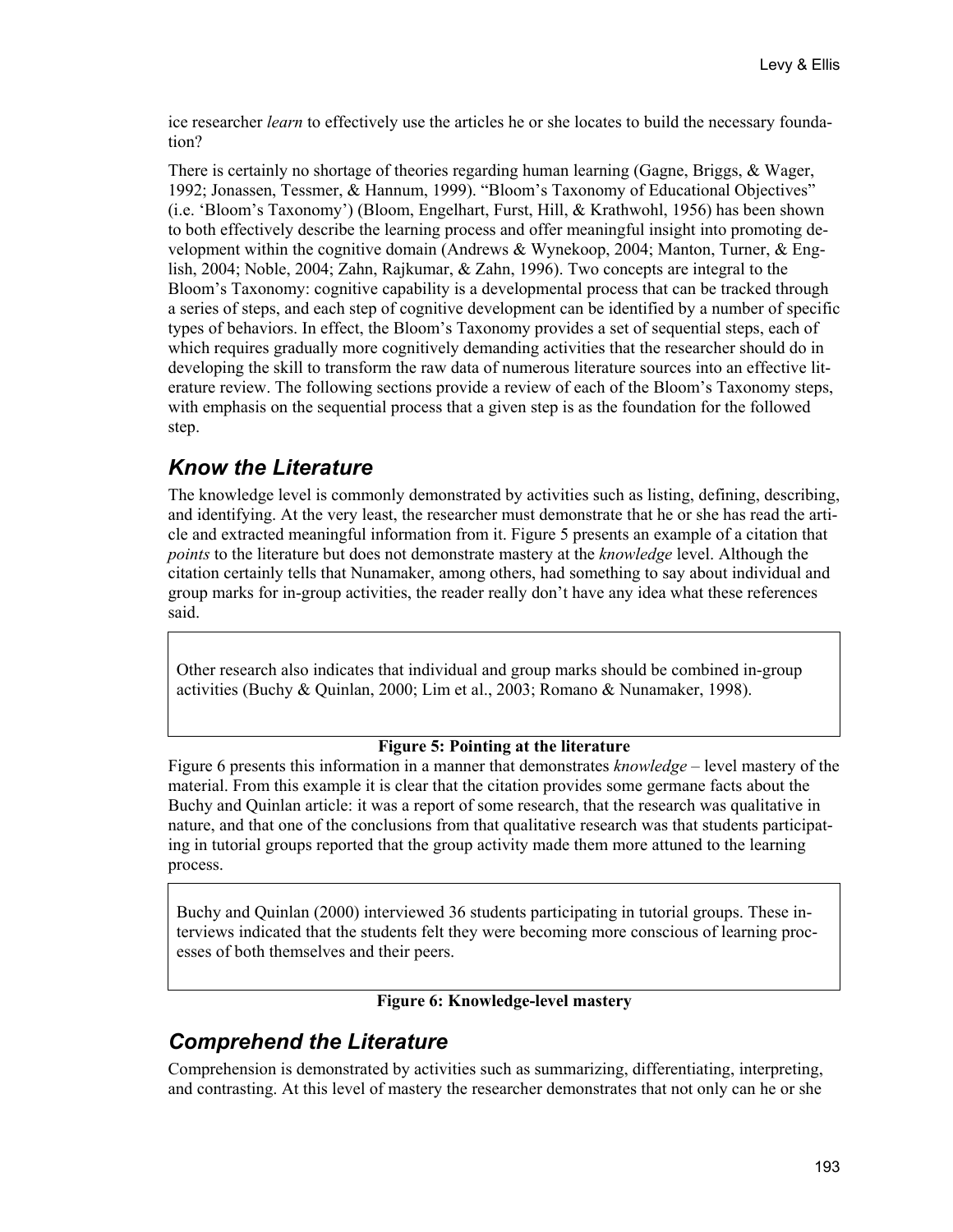repeat what was included in the article but also knows the meaning and significance of the information being reported. Figure 7 illustrates a citation that presents un-interpreted bits of fact.

Han and Kamber (2001) suggest an evolution that moves from data collection and database creation, towards data management, and ultimately, data analysis and understanding.

#### **Figure 7: Pre-comprehension level mastery**

Although the citation in Figure 7 certainly indicates the point raised by Han and Kamber, it really does not demonstrate mastery over anything beyond a set of "buzz-words". The amplified citation displayed in Figure 8 demonstrates an understanding of the concepts presented by Han and Kamber.

Han and Kamber (2001) suggest an evolution that moves from data collection and database creation, towards data management, and ultimately, data analysis and understanding. For example, *data processing* is a base function enabling manipulation and aggregation of data, thus facilitating searching and retrieval.

#### **Figure 8: Comprehension-level mastery**

### **Cognitive/construct-level**

Once the novice researcher starts reading scholarly literature it is often difficult for them to comprehend and thus apply the cognitive level addressed in such manuscripts. This is especially problematic for novice researchers that have extensive experience as practitioners but lack experience with scholarly research. There are several common terminologies used by scholars that warrant definition, elaboration, and clarification in order to help novice researchers comprehend scholarly work. As the following sub-sections will attempt to provide a review of such key terminology including discussion on what a *theory* is, in general, and provide a specific list of theories used in IS research. The following sub-section will discuss theoretical *constructs* and provide a specific list of constructs used in IS research. Finally, another sub-section will address theoretical *models* or *frameworks* and provide a specific list of models or frameworks used in IS research.

### *Theory: Definition and Use in IS Literature*

The main essence of theory is to provide "an explanation of observed phenomena" (Kerlinger  $\&$ Lee, 2000, p. 11). Additionally, researchers suggest that theories are tentative explanations of reality and that each theory needs to be validated empirically to determine how well it represents reality (Kerlinger  $& Lee, 2000$ ). However, it appears that there are some inconsistencies in the literature about the definition of "theory" (Thomas, 1997). Kerlinger and Lee (2000) define theory as "a set of interrelated constructs (concepts), definitions, and propositions that present a systematic view of phenomena by specifying relationships among variables, with the purpose of explaining and predicting the phenomena" (p. 11). As such they noted that theory has three main components. The first component of theory includes propositions or hypotheses that are based on clearly defined and interrelated constructs (or concepts). The second component of theory includes a representation of a systematic view of phenomena by a notation of specific relationships among a set of constructs (or variables). The third component of theory includes an explanation of phenomena, mainly in order to help make predictions. Creswell (2003) defines theory as "a scientific prediction or explanation" (p. 120). However, literature suggests that theory is used differently in qualitative than in quantitative research (Sekaran, 2003). Quantitative research tends to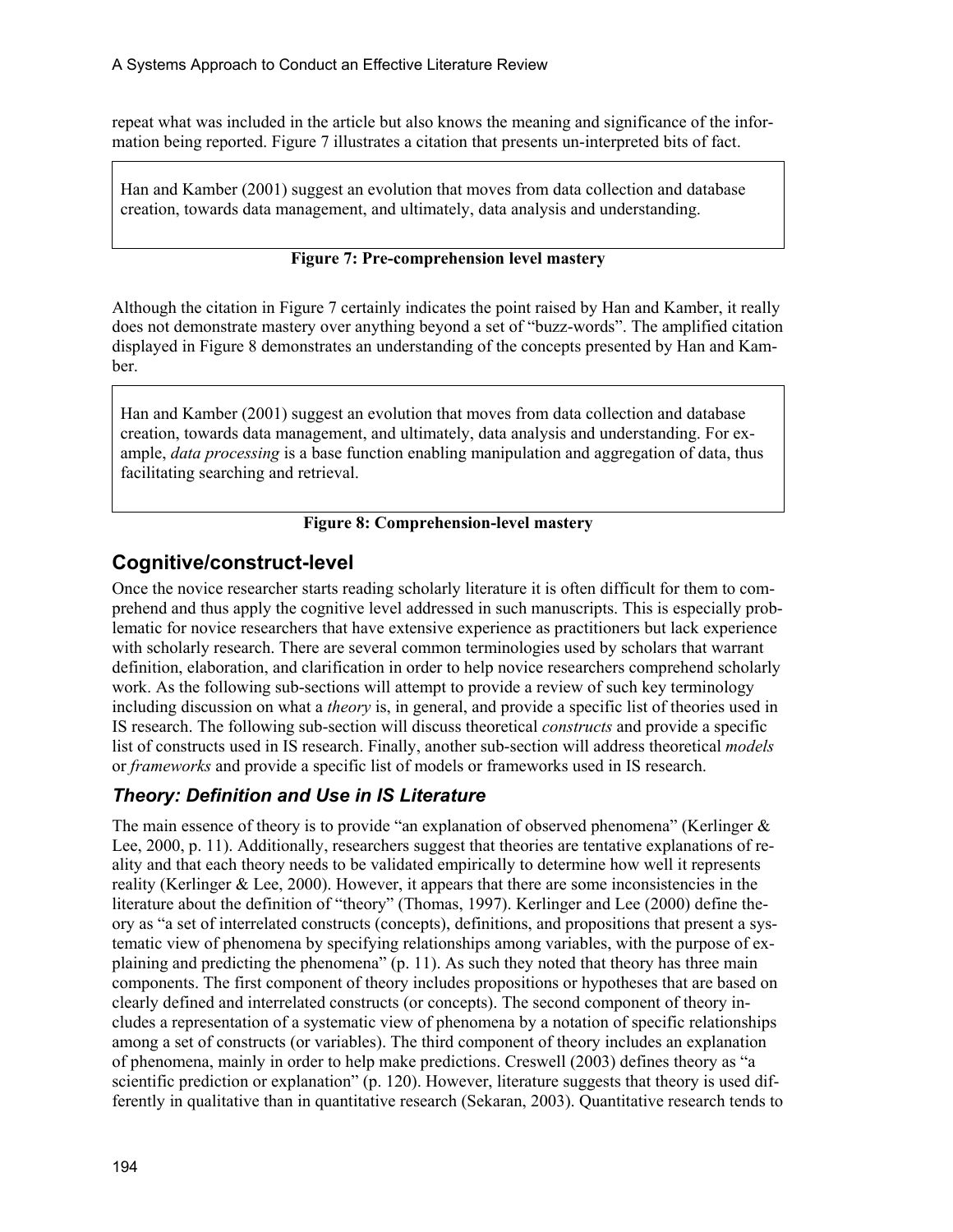use theory for deductive purposes or testing generalized perspective, or theory, of a specific phenomenon in a specific context. Qualitative research, on the other hand, tends to use theory for inductive purposes or developing a theory based on specific observed phenomenon (Sekaran, 2003). Leedy and Ormrod (2005) define theory as "verbal statement, visual model, or series of hypotheses offered to explain the phenomenon in question" (p. 155).

| <b>Theory</b>                        | <b>Theory</b>                                        |
|--------------------------------------|------------------------------------------------------|
| - Absorptive capacity                | - Knowledge-based theory of the firm                 |
| - Actor-network theory               | - Media richness theory                              |
| - Adaptive structuration theory      | - Organizational information processing theory       |
| - Administrative behavior, theory of | - Organizational knowledge creation                  |
| - Agency theory                      | - Punctuated Equilibrium Theory                      |
| - Argumentation theory               | - Real options theory                                |
| - Chaos theory                       | - Resource-based view of the firm                    |
| - Cognitive dissonance theory        | - Resource dependency theory                         |
| - Cognitive fit theory               | - Self-efficacy theory                               |
| - Competitive strategy (Porter)      | - SERVQUAL                                           |
| - Complexity theory                  | - Social exchange theory                             |
| - Contingency theory                 | - Social cognitive theory                            |
| - Critical social theory             | - Social network theory                              |
| - Diffusion of innovations theory    | - Social capital theory                              |
| - Dynamic capabilities               | - Socio-technical theory                             |
| - Evolutionary theory                | - Soft systems theory                                |
| - Expectation confirmation theory    | - Structuration theory                               |
| - Feminism theory                    | - Task-technology fit                                |
| - Game theory                        | - Technology acceptance model                        |
| - General systems theory             | - Theory of planned behavior                         |
| - Hermeneutics                       | - Theory of reasoned action                          |
| - Illusion of control                | - Transaction cost economics                         |
| - Information processing theory      | - Transactive memory theory                          |
| - Institutional theory               | - Unified theory of acceptance and use of technology |

Source: Schneberger and Wade (2006): http://www.istheory.yorku.ca/ via ISWorld.net

#### **Figure 9: Main theories used in IS research, adopted from ISWorld**

A good metaphor provided to novice IS researchers about theory is the analogy to the house foundation. In order to have a solid structure, one must have a very solid foundation even if it cannot be seen. Therefore, it is observed in the literature that theory is often noted as the foundation of the research or theoretical background indicating the fundamental building block for any research. Figure 9 provides a list of common IS theories. It appears that in the context of IS there are theories that serve as a foundation for a single construct (i.e. Self-efficacy Theory) and there are theories that serve as foundation for whole model (i.e. TAM).

Representation of theory appears to be a challenging task. However, Creswell (2003) noted that researchers tend to represent theory in several forms. The first form of theory representation deals with a set of propositions or hypotheses and explanations of their interrelationships. A second form of theory representation, noted by Creswell (2003), deals with a set of causal relationships between constructs and variables. The third representation of theory is by visual models or conceptual maps. Such an approach is used primarily in a causal modeling to help researchers communicate their verbal theories into visual maps (i.e. theoretical or conceptual maps) that represent the interrelationships among constructs or variables (Creswell, 2003). These theoretical maps also often include influential directions noted with "+" or "-" among the arrows within the map.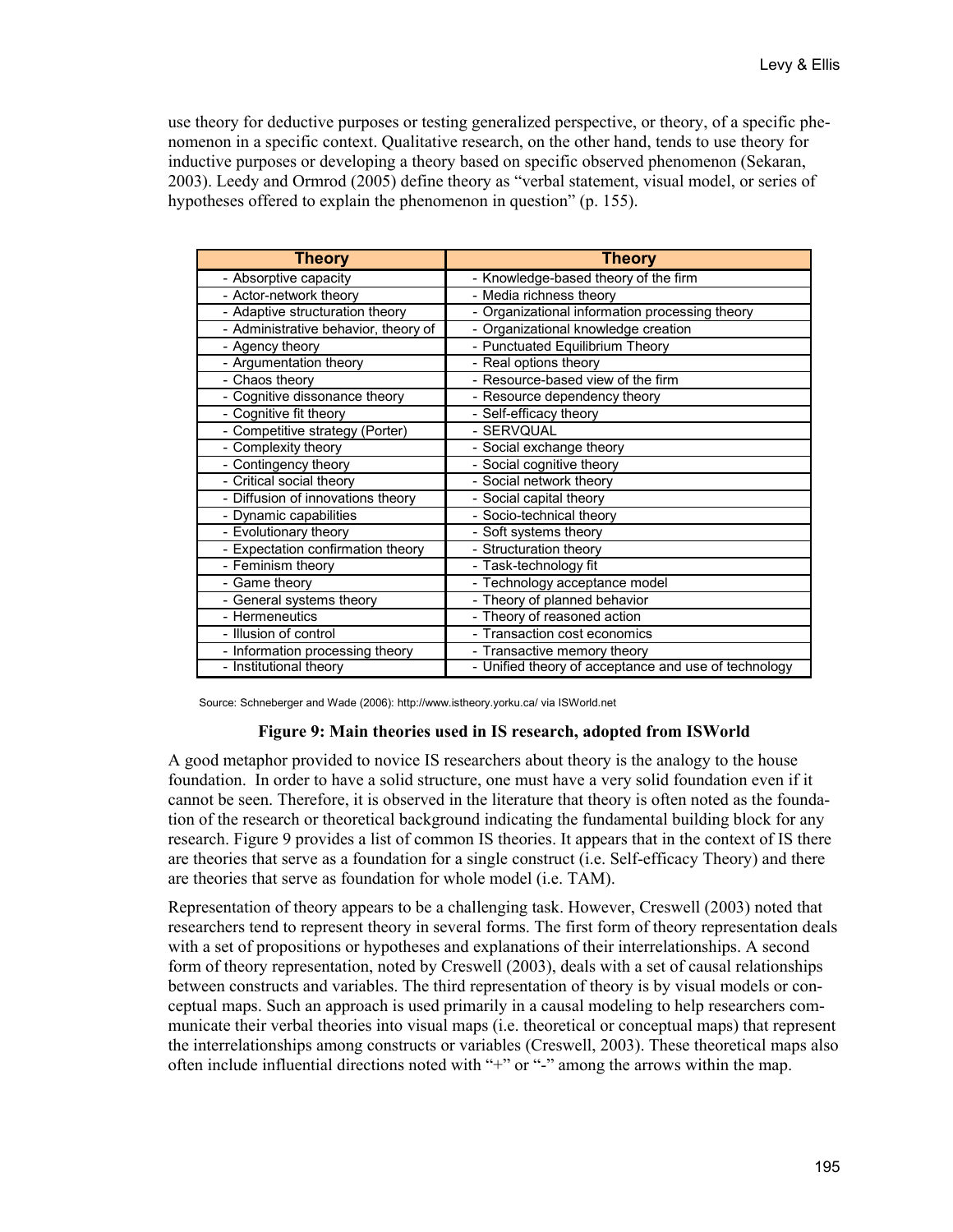### *Constructs/variables: Definition and Use in IS Literature*

Many researchers note the term "construct" similarly to the term "concept". However, there is a slight distinction between the two. Kerlinger and Lee (2000) noted that "a *concept* expresses an abstraction formed by generalization from particulars", whereas a *construct* is a concept with

| Construct                                               | Construct                                                 |  |  |
|---------------------------------------------------------|-----------------------------------------------------------|--|--|
| Acceptance of Quantitative System                       | End-User Involvement                                      |  |  |
| <b>Adequacy of Training</b>                             | End-User Satisfaction With Computing Activity             |  |  |
| Affect of Using Personal Computers                      | Engagement                                                |  |  |
| <b>Application Systems Skills</b>                       | Enjoyment in Using A Software Package                     |  |  |
| Attending to Interpersonal Relations                    | Enriching The Job                                         |  |  |
| Attending to Production And Targeting Work Behavior     | <b>Environmental Factors of Security</b>                  |  |  |
| Attitude Toward Alternative Media                       | Equity Perception in The Allocation of Is Resources       |  |  |
| <b>Attitude Toward Usage</b>                            | Executive Involvement in Management of IT                 |  |  |
| Behavioral Intention for Usage                          | Executive Participation in Management of IT               |  |  |
| <b>Behavioral Problems</b>                              | <b>Expectations About System</b>                          |  |  |
| Budget in Is Devoted to Training                        | Experience With The System                                |  |  |
| Capabilities of The Planning System                     | Extent of Boundary-Spanning Activities                    |  |  |
| Career Orientation                                      | Extent of Fulfillment of Key Planning Objectives          |  |  |
| <b>Career Satisfaction</b>                              | <b>Facilitating Conditions -- Resources</b>               |  |  |
| Chargeback Information Use                              | Facilitating Conditions -- Technology                     |  |  |
| Commitment to Ic Concept                                | Facilitating Conditions of The Use of A Personal Computer |  |  |
| <b>Communication in Meetings</b>                        | <b>Facilitating End-User Computing</b>                    |  |  |
| Compatibility                                           | Factors Contributing to Job Satisfaction                  |  |  |
| Compatibility of An Innovation With Experience          | Flow                                                      |  |  |
| <b>Competitive Strategy</b>                             | <b>Global User Satisfaction</b>                           |  |  |
| <b>Complexity of Personal Computers</b>                 | <b>Health Related Behavior</b>                            |  |  |
| <b>Computer Abuse</b>                                   | Image of Innovation Adopter                               |  |  |
| <b>Computer Self-Efficacy</b>                           | Impact of Technology                                      |  |  |
| <b>Computer User Satisfaction</b>                       | <b>Implementation Failure</b>                             |  |  |
| Conflict As It Affects Systems Development              | Importance of Attributes of Is for Success                |  |  |
| Conflict Resolution And Outcomes in Systems Development | Importance of Job Roles                                   |  |  |
| Coordination of End-User Computing                      | Importance of Skills                                      |  |  |
| <b>Cost Variability</b>                                 | Influence in Systems Development                          |  |  |
| Credibility of Computer System                          | Information Center Support                                |  |  |
| Decentralization                                        | Intention to Leave Current Organization                   |  |  |
| Decision Making Satisfaction                            | Interpersonal Communication About An Innovation           |  |  |
| Demonstrability of Results With Innovation              | <b>IT Structure</b>                                       |  |  |
| Design Considerations for System                        | <b>Job Complexity</b>                                     |  |  |
| Designer Perceptions of User Shortcomings               | Job Fit of Personal Computers                             |  |  |
| Desired Involvement in Computing Activity               | Job Satisfaction                                          |  |  |
| Deterrent (To Computer Abuse) Certainty                 | Job-Determined Importance (Need) for An Innovation        |  |  |
| Deterrent (To Computer Abuse) Severity                  | Level of System Utilization                               |  |  |
| Development of New Systems                              | Long Term Consequences of Using A Personal Computer       |  |  |
| Discrepancies Between Needs And Features                | <b>Management Quality Interactions</b>                    |  |  |
| Discussion Quality in A Meeting                         | Measuring IS's Effectiveness                              |  |  |
| Duration of Cbis                                        | Microcomputer Playfulness                                 |  |  |
| Ease of Use                                             | <b>Motivational Factors</b>                               |  |  |
| Ease of Use of Innovation                               | Nature of Work                                            |  |  |
| Ease of Use of Software Package                         | Nonsalary Incentives                                      |  |  |
| Economic Value Dimensions for Isd                       | office Size Interactions                                  |  |  |
| Efficacy                                                | office Type Interactions                                  |  |  |
| <b>Efficiency of Meeting Processes</b>                  | <b>Organization Characteristics</b>                       |  |  |
| Employees Devoted to Computer-Related Training          | <b>Organizational Commitment</b>                          |  |  |
| End-User Computer Literacy                              | Package Characteristics                                   |  |  |
| <b>End-User Computing Satisfaction</b>                  | Participation in Design of Computer-Based Is Reports      |  |  |

**Figure 10: Main constructs used in IS research, adopted from ISWorld**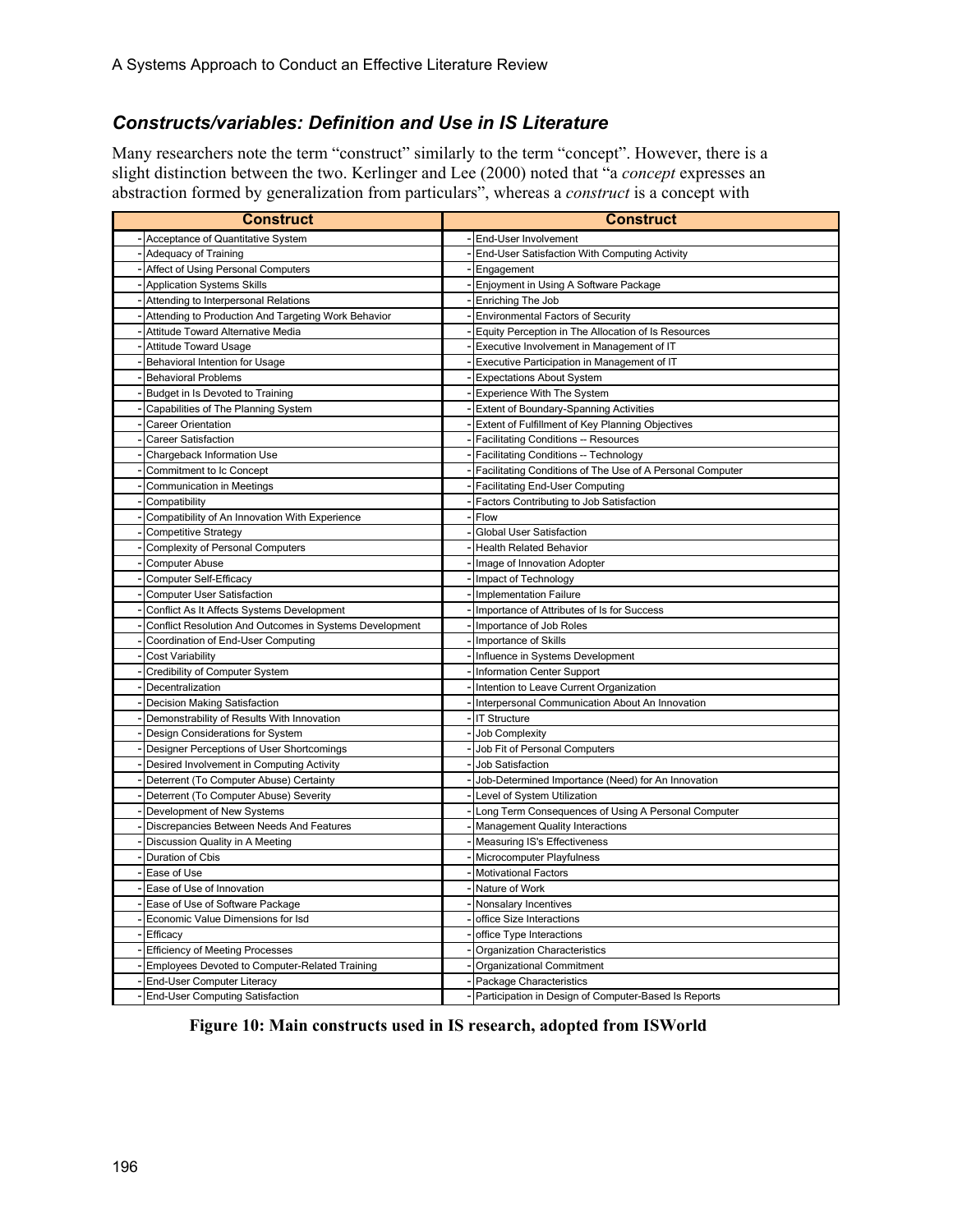| <b>Construct (Cont.)</b>                                      | <b>Construct (Cont.)</b>                                                     |
|---------------------------------------------------------------|------------------------------------------------------------------------------|
| Participation in Systems Development                          | <b>Role Stressors</b>                                                        |
| Peer Influences                                               | Skill in Software                                                            |
| Perceived Behavioral Control Over Usage                       | Skill On A Task for Which An Innovation Could Be Used                        |
| Perceived Cohesion in Groups                                  | Social Factors Affecting Use of Personal Computers                           |
| <b>Perceived Decision Making Purposes</b>                     | Socio-Political Value Dimensions for Isd                                     |
| Perceived Disorientation                                      | Software Efficacy Beliefs                                                    |
| Perceived Ease of Use                                         | Source of Computer-Related Training                                          |
| Perceived Future Needs for Information Systems                | Stage of Growth                                                              |
| Perceived Importance of Computer-Related Abilities            | Stages of Ic Evolution                                                       |
| Perceived Involvement in Computing Activity                   | Status Effects Experienced in Meetings                                       |
| Perceived Job Characteristics                                 | <b>Strategic Orientation of Business</b>                                     |
| Perceived Management Support for An Innovation                | Strength of Management Message About An Innovation                           |
| Perceived Medium Richness                                     | <b>Stress</b>                                                                |
| Perceived Proficiency in General Is Knowledge                 | <b>Stressors</b>                                                             |
| Perceived Proficiency in Is Product Knowledge                 | Subjective Importance of A Task for Which An Innovation Could Be Used        |
| Perceived Proficiency in Knowledge About The Organizational U | Subjective Norm of Usage                                                     |
| Perceived Proficiency in Organizational Knowledge             | Success of Implementation                                                    |
| Perceived Proficiency in Organizational Skills                | <b>Superior Influences</b>                                                   |
| Perceived Proficiency in Technical Skills                     | System Usage Related to Software Package                                     |
| <b>Perceived Usefulness</b>                                   | <b>Systems Analysis Availability</b>                                         |
| Perceived Usefulness of A DSS                                 | <b>Task Characteristics</b>                                                  |
| Perceived Usefulness of General Is Knowledge                  | <b>Task Equivocality</b>                                                     |
| Perceived Usefulness of Is Product Knowledge                  | Task Interdependence                                                         |
| Perceived Usefulness of Knowledge About The Organizational L  | Task-Technology Fit (Including Sub-Factors)                                  |
| Perceived Usefulness of MIS                                   | Team Work in A Meeting                                                       |
| Perceived Usefulness of Organizational Knowledge              | Technical Value Dimensions for Isd                                           |
| Perceived Usefulness of Organizational Skills                 | The Effects of A Technological Environment                                   |
| Perceived Usefulness of Technical Skills                      | Time of Implementation Interactions                                          |
| Perceptions of Qualitative System                             | Trialability of Other Innovations                                            |
| Perceptions of Quality of Training                            | <b>Turnover Intentions Among Employees</b>                                   |
| Performance Impact of Computer Systems                        | <b>Type of Application</b>                                                   |
| Personal Innovativeness Towards An Innovation                 | Use And Satisfaction With The System                                         |
| Physical Accessibility of An Innovation                       | Use of Computer-Based Systems                                                |
| <b>Planning System Success</b>                                | Use of Different Training Methods                                            |
| Preferred Form of Organizational Structure                    | Use of Project Teams                                                         |
| Pressure to Use The System                                    | <b>Usefulness</b>                                                            |
| <b>Preventive Measures</b>                                    | Usefulness of Software Package                                               |
| <b>Processing Needs</b>                                       | <b>User Abilities</b>                                                        |
| Productivity                                                  | <b>User Accountability</b>                                                   |
| Progressive Use of It in The Firm                             | <b>User Authority</b>                                                        |
| Quality of Billing Information                                | <b>User Data Requirements</b>                                                |
| Quality of Ic Support Services                                | <b>User Information Satisfaction</b>                                         |
| Quality of Working Life                                       | User Involvement<br><b>User Satisfaction With Ic</b>                         |
| Relationships Between Job Characteristics And Data Required   |                                                                              |
| Relative Advantage of An Innovation                           | Value Placed On Production And Services                                      |
| Reliance On Evaluation System Measures                        | Visibility of Innovation                                                     |
| Rival Explanations (For Computer Abuse)<br>Role Ambiguity     | Voluntariness of Innovation Adoption<br><b>Work Attitudes And Intentions</b> |
| <b>Role Clarity</b>                                           | Work Environment Effects On Employees                                        |
| <b>Role Conflict</b>                                          |                                                                              |

Source: Newsted, Huff, and Munro (2006): http://www.ucalgary.ca/~newsted/constructs.htm via ISWorld.net

#### **Figure 10: Main constructs used in IS research, adopted from ISWorld (Cont.)**

added meaning "deliberately and consciously invented or adopted for a special scientific purpose" (p. 40). It was also noted that many researchers (including some of the definitions provided above for theory), appear to suggest that constructs are also called "variables" (Kerlinger & Lee, 2000). However, also here there is a slight distinction between the two. Kerlinger and Lee noted that "a *variable* is a property that takes on different values" (p. 40) or appears to be observable "when operationally defined" (p. 54). Whereas a construct is a type of variable that is "unobservable"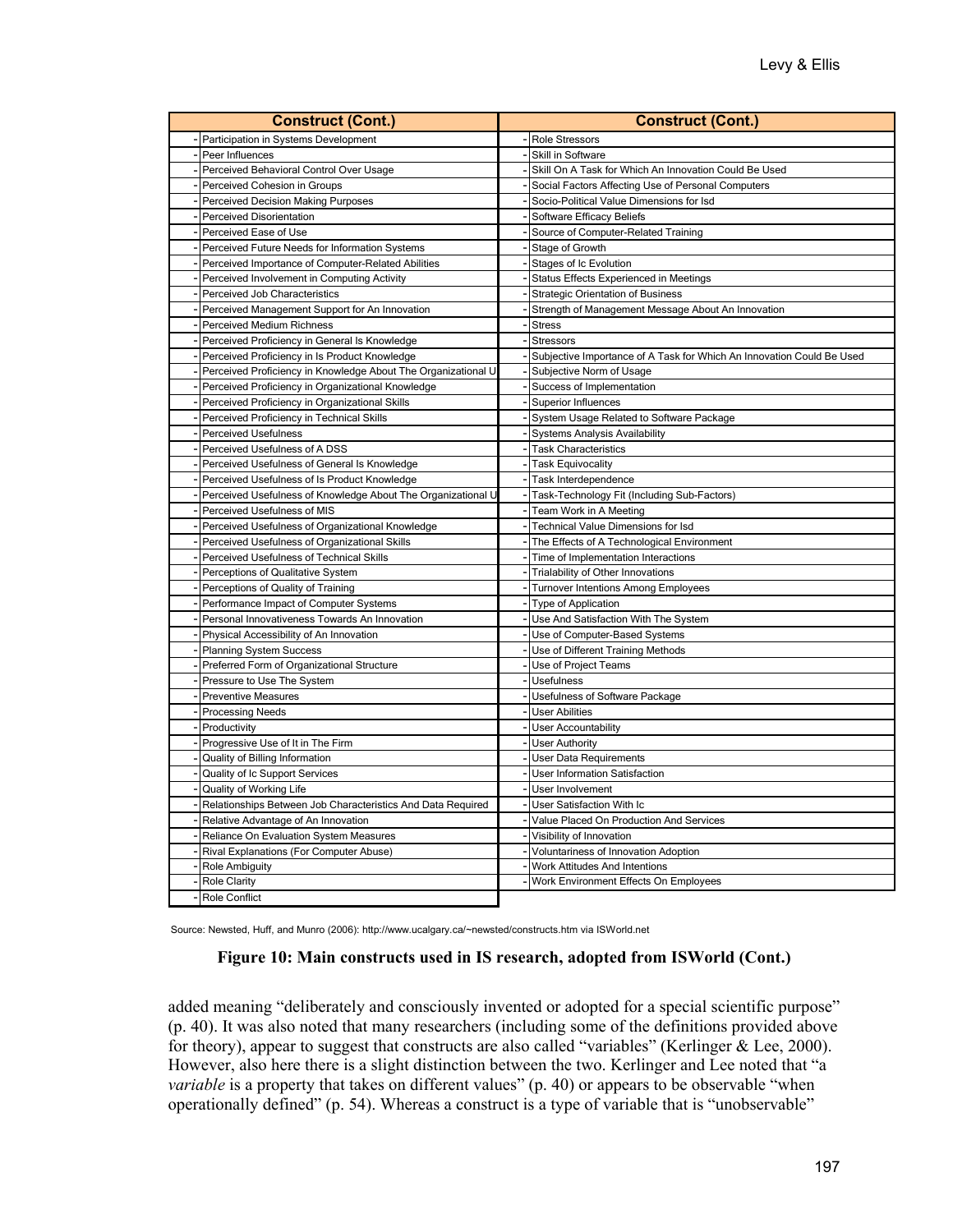(Kerlinger & Lee, 2000, p. 54). Thus, in order to represent a construct, researchers proposed a special expression to indicate such unique type of unobserved variable by using the term "latent variable". A *latent variable* is a scientific representation of a construct that "can only be assessed indirectly" (Meyers, Gamst, & Guarino, 2006, p. 28). From both the definition of construct and latent variables it is apparent that there is no direct way of measuring a construct, however, an indirect way to measure should exist. Meyers et al. (2006) noted that in research, constructs or latent variables can be indirectly measured "based on a weighted combination or composite of multiple measured variables" (p. 30). (For additional discussion about concepts, constructs and variables refer to Kerlinger and Lee (2000) chapter 3 "Constructs, Variables, and Definitions" as well as Meyers et al. (2006) pages 28-31). Figure 14 provides a list of commonly used constructs in IS literature.

### *Models/frameworks: Definition and Use in IS Literature*

A model or theoretical framework is a generalized type of theory that indicates relationships between constructs or latent variables. Hart (1998) suggested that models are generalized theories that "enable more things to be explained using a unified approach" (p. 83). Therefore, it is common to see in IS literature the use of the term "model" synonym to the term "theoretical framework."



**Figure 11: IS universe, models/frameworks, and constructs** 

Sekaran (2003) noted that "a theoretical framework is a conceptual model for how one theorizes or makes logical sense of the relationships among the several factors that have been identified as important to the [research] problem" (p. 87). Sekaran defined models or theoretical frameworks as "a logical development, described, and explained network of associations among variables of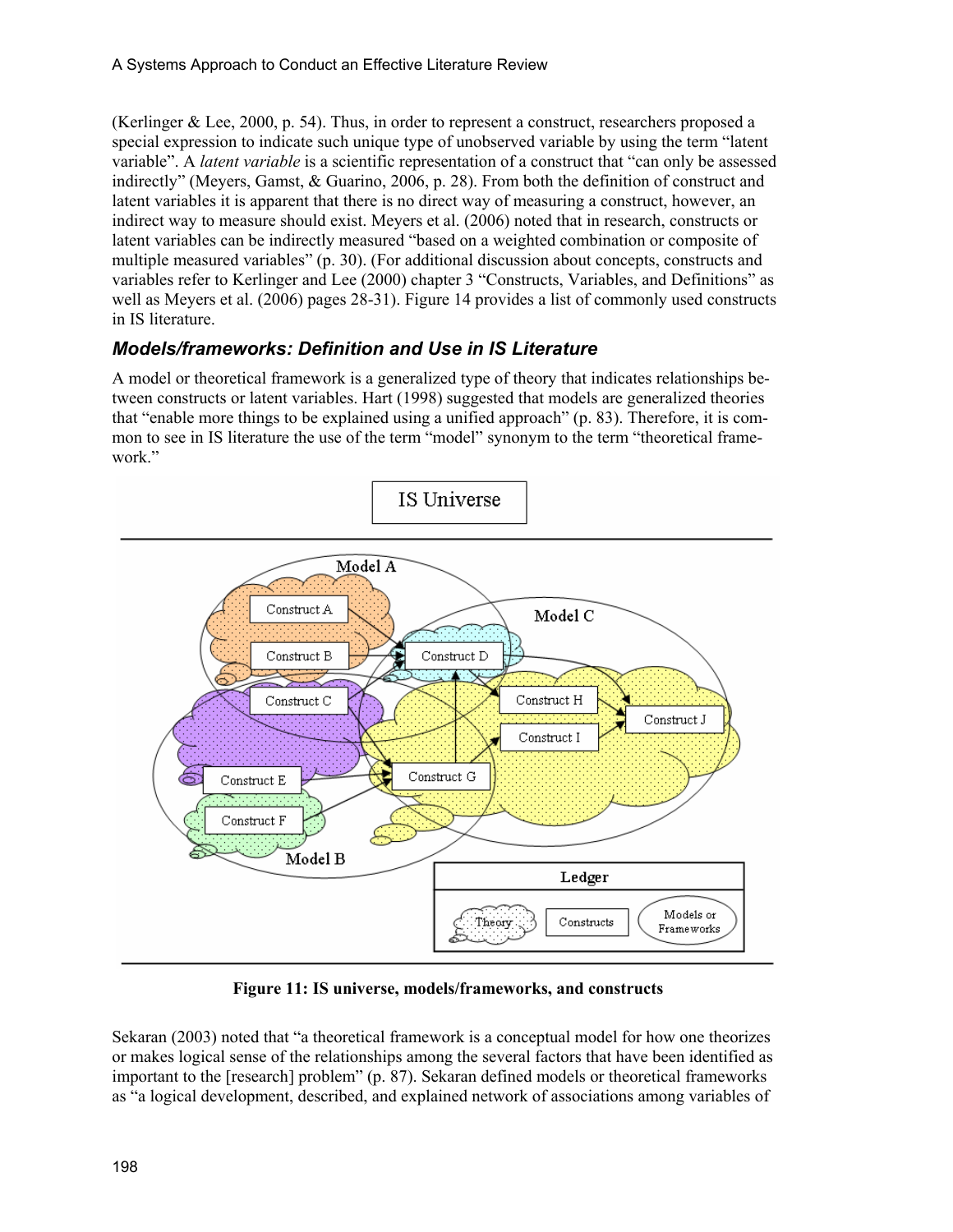interest to the research study" (p. 97). Moreover, he noted that a model or "theoretical framework elaborates the relationships among the variables, explains the theory underlying these relations, and describes the nature and direction of the relationship" (p. 97). Additionally, he noted that models and theoretical framework are used to conceptualize a phenomenon by suggesting influences or relationships among constructs or variables. Figure 11 provides a visualization of the IS universe including representation of how theories, constructs, and models or theoretical frameworks are interconnected. The discussion of theoretical framework/models and constructs is key, because during the literature comprehension process researchers should "identify the variables that might be important as determined by previous research findings… [and] in addition to other logical connections that can be conceptualized, forms the basis for the theoretical model" (p. 97).

## *Apply the Literature*

Application is demonstrated by activities such as demonstrating, illustrating, solving, relating, and classifying. In the context of the literature review, application is most directly revealed by the two-step process of: a) identifying the major concepts germane to the study and b) placing the citation in the correct category. Table 1, adapted from Webster and Watson (2002), illustrates the activities necessary to demonstrate mastery at the application level following the concept-centric approach discussed previously.

|           | Concept 1 | Concept 2 | $\cdots$ | Concept n |
|-----------|-----------|-----------|----------|-----------|
| Article 1 |           |           |          |           |
| Article 2 |           | X         |          |           |
| $\ddots$  |           |           | X        |           |
| Article n |           | X         | X        |           |

|  |  |  | <b>Table 1: Application-level mastery</b> |
|--|--|--|-------------------------------------------|
|  |  |  |                                           |

## *Analyze the Literature*

Analysis is demonstrated by activities such as separating, connecting, comparing, selecting, and explaining. In essence, analysis entails identifying why the information being presented is of importance. Figure 12 illustrates a citation that presents the facts from the literature without the necessary analysis.

Data mining is the analyzing and interpretation of large amounts of information. Through analyzing vast amounts of data it is possible to find patterns, relationships and from these discoveries it is possible to make correlations (Chen & Liu, 2005).

#### **Figure 12: Knowledge without analysis**

Left unanswered by this citation is an insight into why it would be of any interest or value to find patterns and relationships in order to make correlations. Figure 13 presents a modification to the citation that does provide that analysis.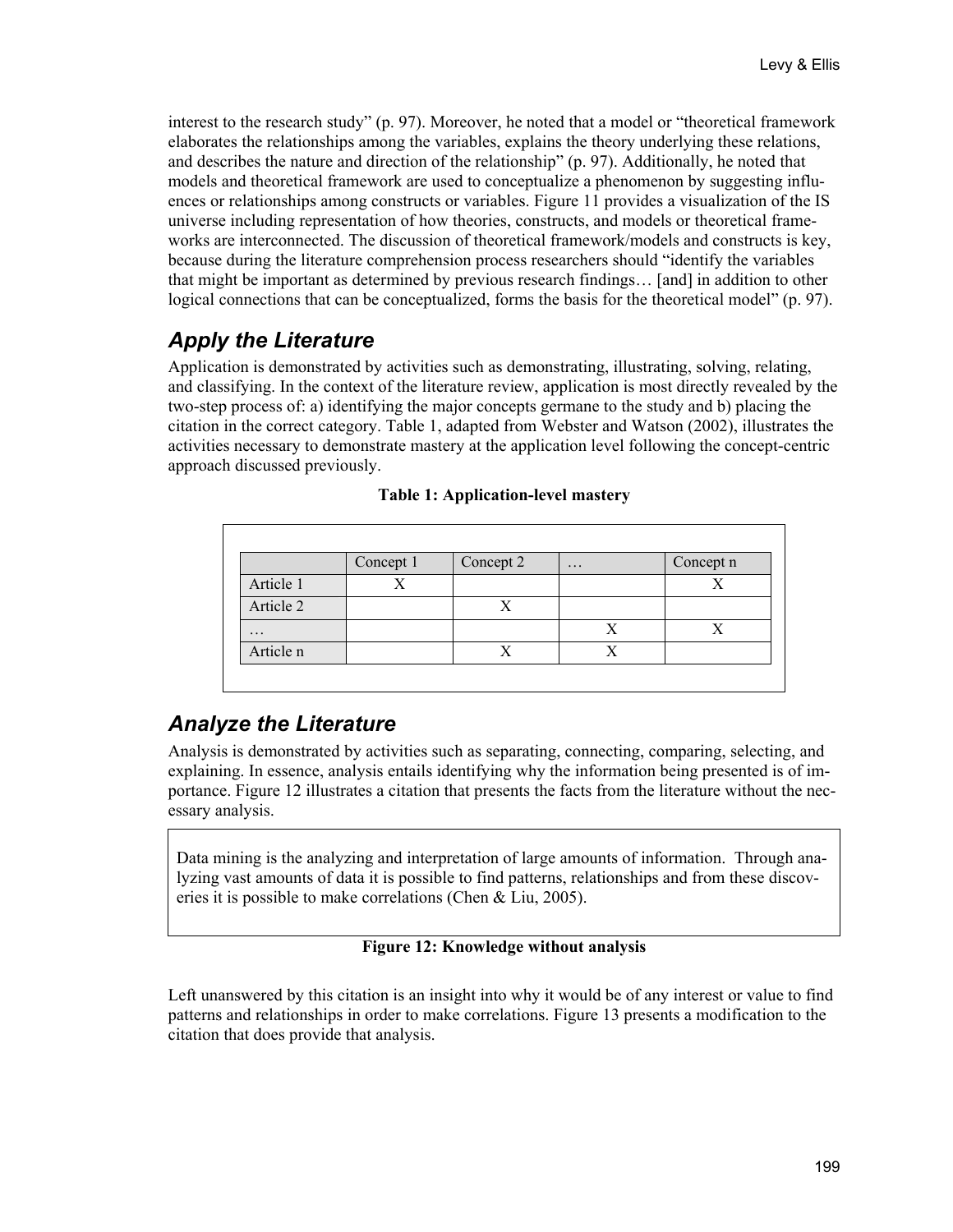Data mining is a process of discovering new knowledge by using statistical analysis to identify previously unsuspected patterns and clustering in large data sets (Chen & Liu, 2005).

#### **Figure 13: Analysis-level mastery**

## *Synthesize the Literature*

Synthesis entails activities such as combining, integrating, modifying, rearranging, designing, composing, and generalizing. The essence of synthesis is to assemble the literature being reviewed for a given concept into a whole that exceeds the sum of its parts. Figure 14 illustrates a discussion in which facts are presented as almost a series of isolated "bullet points". Figure 15 presents that same information in a well-synthesized discussion in which the research from a number of sources is very effectively woven together.

The *Digital Object Identifier (DOI)* is an Internet-based system for global identification and reuse of digital content (Paskin, 2003). It provides a tracking mechanism to identify digital assets (Dalziel, 2004). The DOI is not widely employed across LOR and databases and is not universally adapted by content owners (Nair & Jeevan, 2004). The DOI does not provide provision for assets to be tagged with copyright information (Genoni, 2004).

#### **Figure 14: Lack of synthesis**

One current DRM initiative, the *Digital Object Identifier (DOI)*, is an Internet-based system for global identification and reuse of digital content, and provides a tracking mechanism to identify digital assets (Paskin, 2003; Dalziel, 2004). However, despite being integrated in learning object technologies, this DOI is not widely employed across LOR and databases, nor is it universally adapted by content owners (Nair  $&$  Jeevan, 2004). Similarly, while most metadata schema enables assets to be tagged with copyright information, this method lacks technological enforcement (Genoni, 2004).

#### **Figure 15: Synthesis-level mastery**

## *Evaluate the Literature*

Evaluation connotes activities such as assessing, deciding, recommending, selecting, judging, explaining, discriminating, supporting, and concluding. The essential evaluation in the literature review is to clearly distinguish among opinions, theories, and empirically established facts. Citations such as the one displayed in Figure 16 do not indicate if the material from the literature has been evaluated in any way.

Data mining has applicability to education as well as business (Sanjeev, 2002; Ma et al., 2000; Glance et al., 2005; Abe et al., 2004; Liu et al, 2005).

#### **Figure 16: Non-evaluated citations**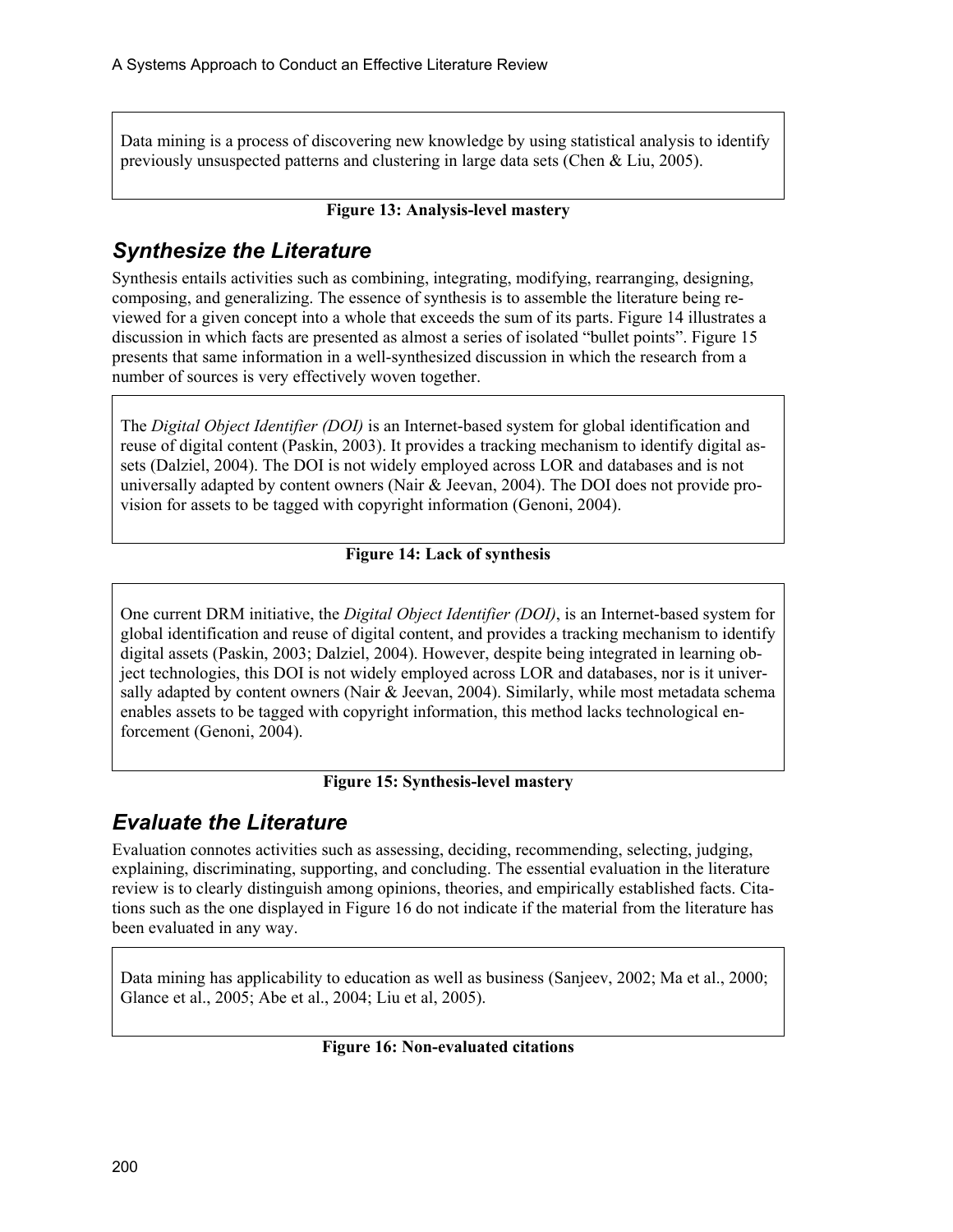… the applications of data mining fall under the general umbrella of business intelli-gence. Case studies have reported implementation of data mining applications for: (1) Enrollment management (to help capture promising students) (Sanjeev, 2002); (2) Alumni management (to foster donations and pledges) (Ma et al., 2000); (3) Marketing analysis (to better allocate the marketing funds) (Glance et al., 2005); and (4) Mail campaign analysis (to judge its effectiveness and design new, better targeted mailings) (Abe et al., 2004). Based upon the similarity to applications within the business community, Liu et al (2005) speculated that data mining could also be used within the educational community for fraud analysis and detection.

#### **Figure 17: Citations demonstrating evaluation**

The material presented in Figure 17, on the other hand, does demonstrate an element of evaluation. The author clearly identifies the type of information being presented – case study reports in the first four citations, opinion in the fifth citation.

# **Literature Review: Outputs**

Hart (1998) noted that the "literature review as a piece of academic writing must be clear, have a logical structure and show that you have acquired a sufficient range of skills and capabilities at the appropriate level" (p. 172). In order to produce such a piece of academic writing, novice researchers should learn about the proper development of argumentation coupled with issues associated with the actual writing of the academic piece, i.e. the literature review. Therefore, the following section provides a review of argumentation theory and provides examples for proper argument writing. Following, a discussion on some myths associated with writing and a discussion on suggestions for proper writing structure of the literature review are provided. Lastly, a summary of the impact of the body of literature as a whole on the proposed study is provided.

## *Writing Arguments and Argumentation Theory*

Toulmin (1958) proposed a model for argumentation that is being used in the legal environment for the development of arguments toward case presentations in courts (Walton, 2006). Williams and Colomb (2003) suggested a similar approach of argumentation process when writing research manuscripts. The core of the argumentation theory is *a problem* that motivates the research study. The problem is addressed by a *claim* put forth by the study, combined by the support or *a reason*



**Figure 18: Williams and Colomb (2003, p. 42)'s argument model**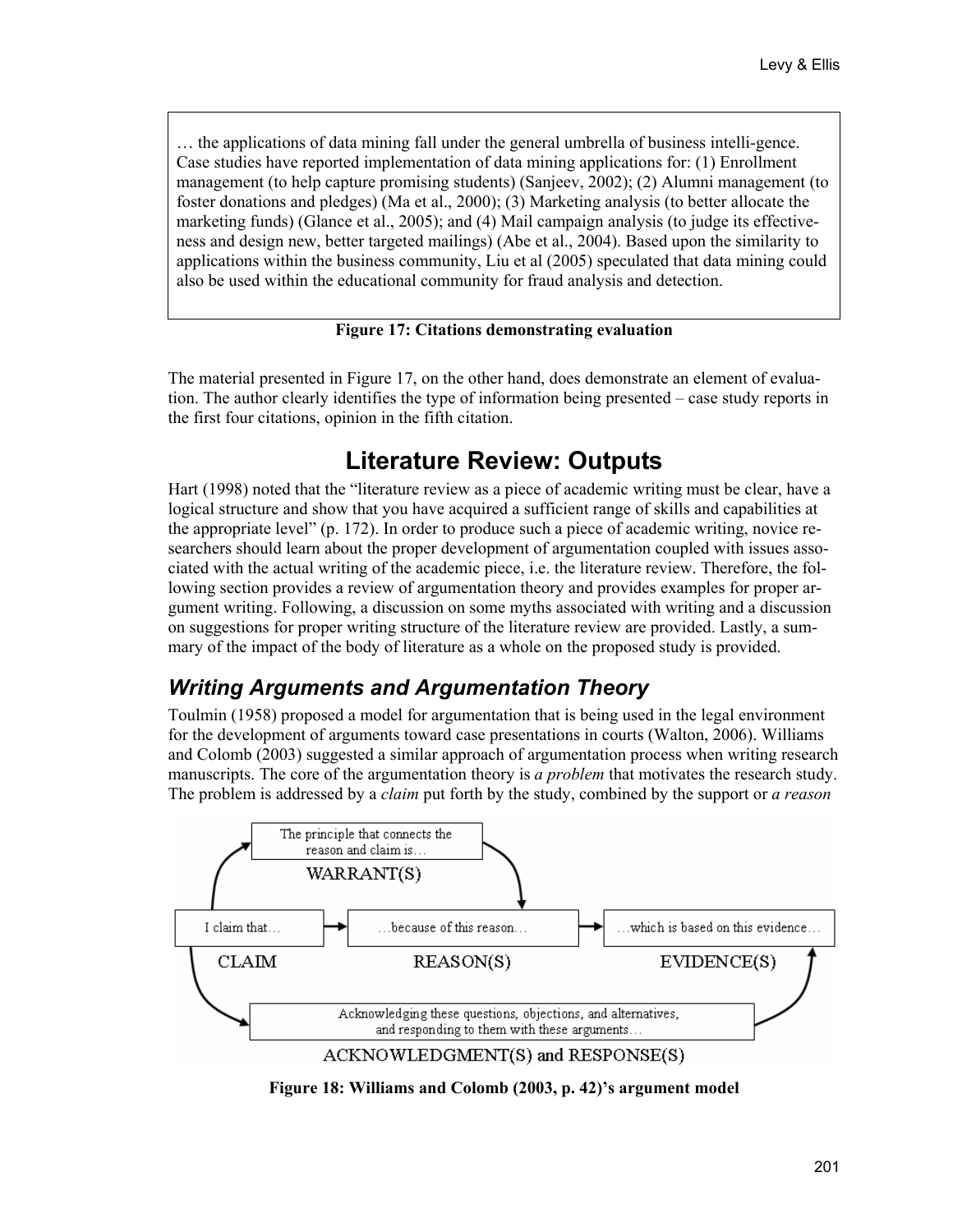to such claim (or *backing* as noted by Toulmin). A claim is "an arguable statement" (Hart, 1998, p. 88). As such, a claim in the context of research study is an arguable statement that proposes a "solution to the problem" (Williams & Colomb, 2003, p. 38). Hart (1998) suggests five different types of claims in research that include: claims of fact, claims of value, claims of concept and claims of interpretation. He noted that "the range in the types of claims from which an argument can be constructed shows that almost everything is arguable" (Hart, 1998, p. 89).

In order to anchor the argument processes around a proposed problem, Williams and Colomb (2003) suggest using *evidence* and *warrants* (or *qualifiers* and *warrants* as noted by Toulmin). Hart (1998) defines *evidence* as information and/or "data used to support the claim" (p. 88). Williams and Colomb (2003) noted that *reasons* are different from *evidences* in the fact that reasons are things people construct in their mind in order to provide rational for the argument, while evidences are the facts available somewhere that one can point to in order to anchor the argument. Additionally, Hart (1998) defined *warrant* (or permit) as "an expectation that provides the link between the evidence and the claim" (p. 88). Williams and Colomb noted that warrants are a somewhat difficult issue to comprehend. However, they noted that a warrant should consist of two parts "one part names a general circumstances…the second part states a general conclusion that [one] can infer from that circumstances" (pp. 184-185). They provide the following example to illustrate the structure of argument: "when an institution has its most eminent faculty teach first-year classes, it can justly claim that it puts its educational mission first [warrant]. We have tried to make our undergraduate education second to none [claim] by asking our best researchers to teach first-year students [reason]. For example, Professor Kinahan, a recent Nobel Prize winner in physics, is now teaching Physics 101 [evidence]" (p. 41).



**Figure 19: Toulmin (1958)'s structure of an argument, adopted from Hart (1998)** 

Figure 18 provides an overview of the argument model proposed by Williams and Colomb (2003). A proper argument process should follow the sequence of: "[claim] because of [reason] based on [evidence]" whereas a warrant serves to "connect a claim and it's supporting reason" (p. 41). Figure 19 provides another example of the argument model, this one proposed by Toulmin (1958). Both examples share several similarities, however, the Williams and Colomb (2003) model uses the claim as the initial step in the argumentation process, whereas the Toulmin (1958)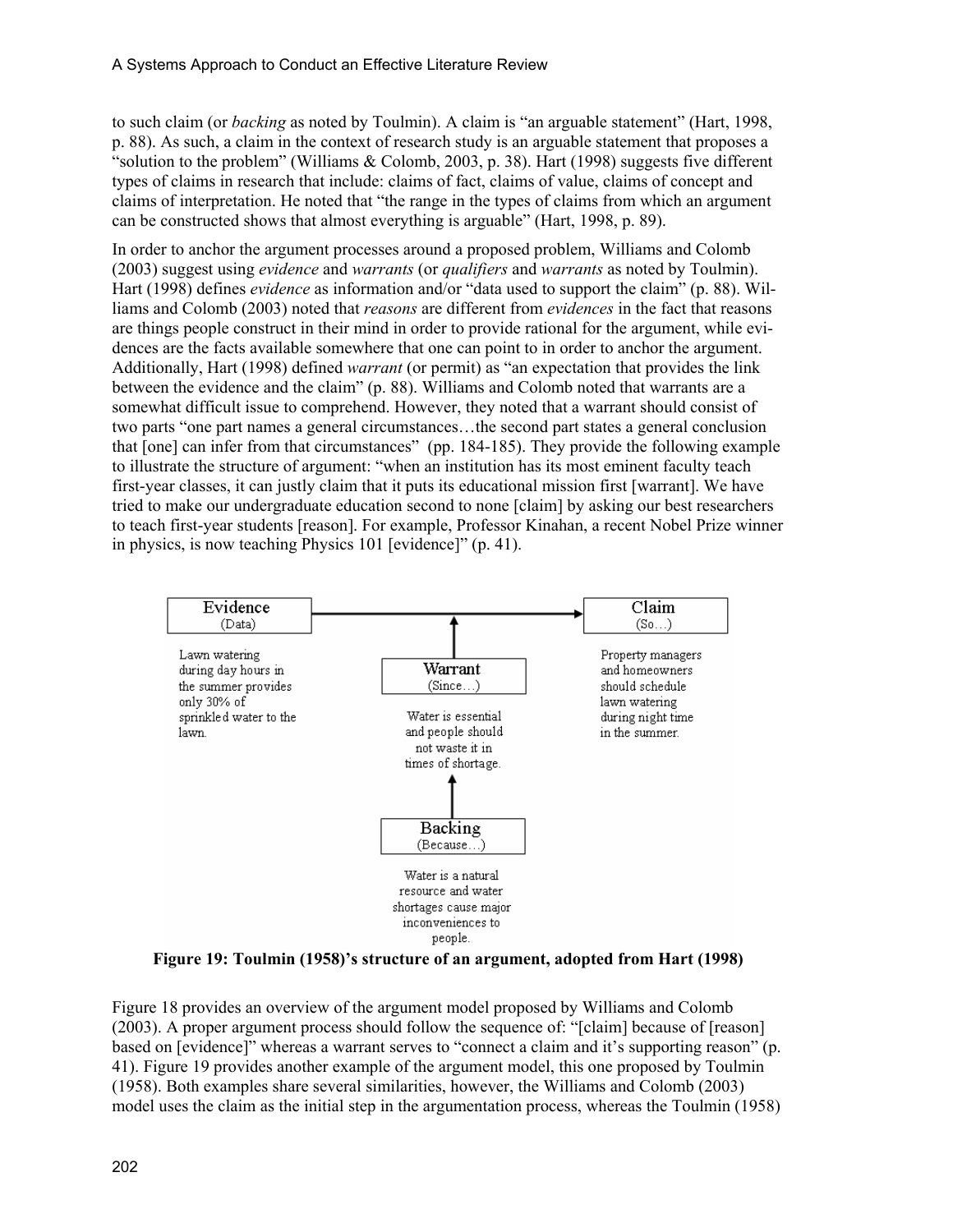model uses the claim as the ending step in the argumentation process. Both argument methodologies are equally valid, therefore, novice IS researchers can adopt either model in their writing structure of the literature review section. Additionally, Figure 20 provides a review of the key points needed to be considered when writing the literature review in order to develop a sound argument following the guidelines propose by Hart (1998).

- Structure use a reliable structure that is explicit following proper argumentation.
- Definition define the terms you will use carefully with clear examples and backed by quality peer-reviewed sources.
- Reasons provide reason for everything you have included as support.
- **Assumptions** substantiate your assumptions; do not leave them as implicit. Use only reliable assumptions that are free of subjective judgment and are based on valid reasoning.
- Fallacies avoid fallacies, such as generalization, abstraction and misplaced concreteness.
- Evidence use only reliable documented evidence from quality peer-review sources that is legitimate and relevant, not trivial.

**Figure 20: Criteria for a sound argument adopted from Hart (1998)** 

## *Writing the Literature Review*

Most novice researchers find it difficult to write the literature review itself and blame it mainly on a list of myths (Troyka, 1993). Such list of myths about the difficulties in writing includes the claim that "writers are born not made", "writers have to be 'in the mood' to write", "writers do not have to revise", and that "writing can be done at the last minute" (pp. 48-49). To address these myths, Troyka noted that most writers were not born natural writers and that "being a good writer means being a patient writer" (p. 49), while Hart (1998) noted that "not many people find writing easy…[although] writing has difficulties, it is not something that only other people can do. Writing is something that most of us can do if we persevere" (p. 184). Additionally, Troyka (1993) notes that due to deadlines, most writers can't afford to wait for the 'mood' in order to produce their work. Moreover, writers must revise their work constantly in order to ensure the readers can understand their intended meaning clearly.

Writing the literature review should provide the reader with what the researcher did during the literature review input (see main section above) and what s/he has learned during the literature review processing (see main section above). As such the literature review will demonstrate to the reader the quality of the literature used to build the review. Moreover, Hart (1998) noted that the literature review will demonstrate to the reader "how you have extracted the main points from the literature by undertaking analysis, and how you have reconstructed the main idea in your own words by providing a critical synthesis" (p. 183). Thus, it is important to note that a quality academic literature review piece requires both time and effort to produce "a coherent piece of text" (p. 184). However, most novice researchers find it extremely difficult to put their ideas in writing as they experience problems with academic writing. Table 2 provides a review of three of such common problems with possible causes along with proposed solutions.

Hart (1998) suggested developing a plan of action when writing the literature review. The plan should include pre-writing and literature review structure (i.e. an outline), allocating appropriate evidences for each section, developing the first draft, allocating appropriate time for revising the draft, and writing the final draft.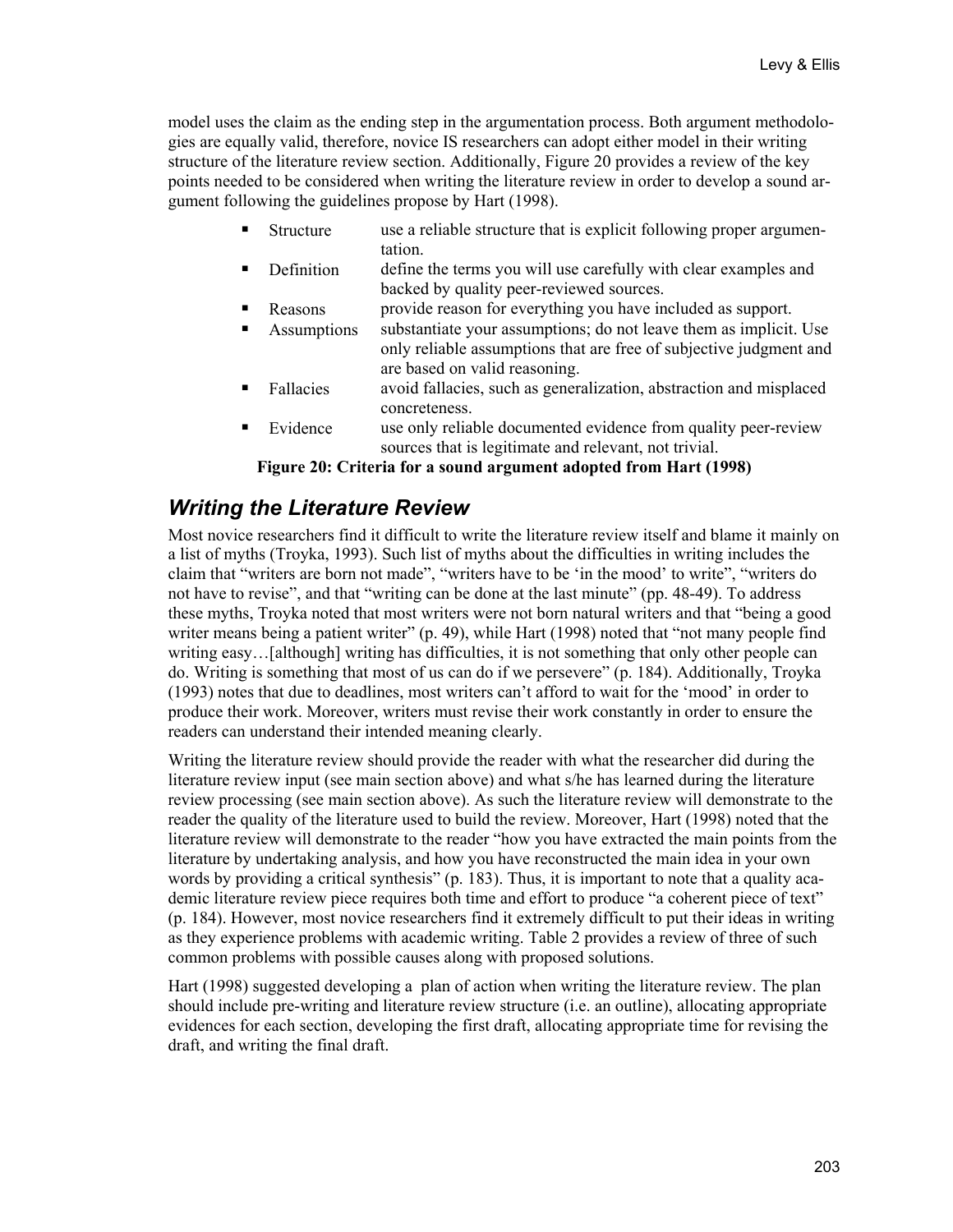| Problem                                                              | Possible cause $(s)$                                                                                                                                                                  | Solution(s)                                                                                                                                                                        |
|----------------------------------------------------------------------|---------------------------------------------------------------------------------------------------------------------------------------------------------------------------------------|------------------------------------------------------------------------------------------------------------------------------------------------------------------------------------|
| Lack of time.                                                        | Especially for part-time stu-<br>dents, life makes many de-<br>mands.                                                                                                                 | Time management.<br>Make writing a part of your<br>personal leisure time.<br>'Socialize family and friends<br>to recognize that your aca-<br>demic writing work is impor-<br>tant. |
| Unfamiliar with different<br>styles, especially academic<br>writing. | Familiar only with style used<br>in the workplace.<br>Lack of academic writing<br>background.                                                                                         | Read different styles.<br>Work at understanding dif-<br>ferent conventions for differ-<br>ent situations.                                                                          |
| Not used to writing at length.                                       | Used to face-to-face commu-<br>nication.<br>Rarely use writing for argu-<br>ment and persuasion, hence<br>not familiar with tenses, the<br>possessive and grammatical<br>conventions. | Reading and learning!<br>Writing short piece first.<br>Subdivide academic writing<br>(such as dissertation drafts)<br>into manageable sections.                                    |

**Table 2: Writing problems and solutions adopted from Hart (1998)** 

For empirical studies, Creswell (2003) suggested a model of writing the literature review based on five main sections: 1) an introduction that tells the organization of the literature review section; 2) the first topic to address the independent variable(s) proposed by the study; 3) the second topic to address the dependent variable(s) proposed by the study; 4) the third topic to address studies conducted on the independent variable(s) and the dependent variable(s); 5) a summary that highlight the key research studies relevant to the proposed study, their general findings that relate to the proposed study, and support for the need of additional research on the proposed topic.

A key issue related to the writing of the literature review deals with ethical issues associated with academic writing. Ethical decision making should be maintained by all students in their academic endeavors and writing. Hart (1998) suggested that researchers must use their sources properly when writing the literature review in order to avoid criticism of their work. Such proper use should ensure that no violations of academic writing standards or code of conduct exist. Figure 21 provides a list of the main academic writing standards or code of conduct violations and their definitions.

- Falsification misrepresenting the work of others.
- Fabrication presenting speculations or general claims of others as if they were facts.
- Sloppiness not providing correct citations.
- Nepotism citing reference of scholars that are not directly addressing the point that the citation is used for
- Plagiarism the act of knowingly using another person's work as passing it off as your own.

**Figure 21: Hart (1998, p. 181)'s list of some academic writing standard violations**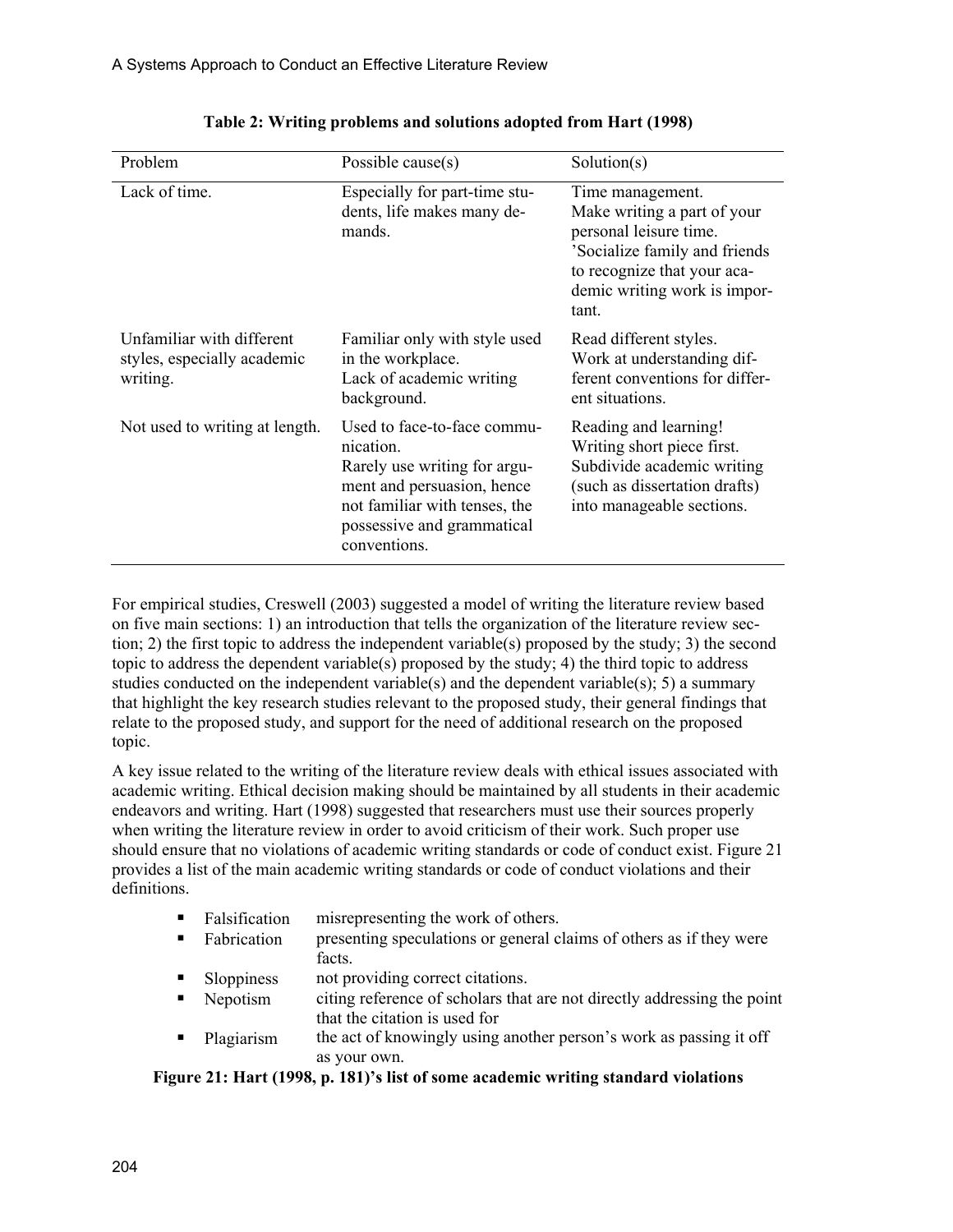## *Summary of the Impact of the Body of Literature as a Whole on Your Study*

The literature review serves five major functions in a research endeavor. It is vital in establishing the current state of the BoK, including identifying where excess research exists (i.e. what is already know?) and where new research is needed (i.e. what is needed to be known?). The review also provides a solid theoretical foundation for the proposed study (related to "what is already known?"). It substantiates the presence of the research problem (related to "what is needed to be known?") and justifies the proposed study as one that contributes something new to the BoK. Finally, the review frames the valid research methodologies, approach, goals, and research questions for the proposed study.

In order to accomplish these functions the review must do more than just "point to the literature". An effective review must describe the major points contained in an article, interpret those points, classify the article's position in the BoK, explain the importance of the article, compare and contrast the findings and position of the article with other articles from the BoK, and evaluate the findings of the article in light of the rest of the BoK.

# **Discussion**

## *Summary of the Value of Effective Literature Review*

It was suggested that the real value of published research work "is in the dissemination of knowledge for use by others" (Barnes, 2005, p. 10). However, the value or importance of an effective literature review is in ensuring that the researcher demonstrates a full understanding of the BoK related to the phenomenon under study, while at the same time "should be explanatory and creative" (Webster & Watson, 2002, p. 11). Moreover, an effective literature review should demonstrate a thorough/systematic examination of the existing BoK by following the three-stage process framework discussed above, while demonstrating clear distinctions among opinions, theories, and empirically established facts.

## *Literature Review: Tips from the Field*

Conducting a literature review is not just a cognitive challenge; it is also a management challenge. Developing a foundation in the literature or a research project can easily entail reviewing well over 100 articles and books. Mining that number of items for gems of information applicable to the research being conducted, and keeping track of the sources of that information, can be a very daunting task.

Although there is certainly not a single right way to manage the literature review process – every experienced researcher probably has her or his own preferred techniques – the trail-and-error process of developing a management approach could be quite costly in time and effort for the novice researcher. As a starting point for the novice researcher, the following sections detail some "field-tested" answers to the following management questions: how to get the most out of reading the literature; how to manage the workflow of the review process; and how to know when the literature review is complete.

## **Reading the literature**

It is important to remember that the literature is being read purposively – actually, for two purposes: to establish a context in the existing BoK for the research being conducted, and to point to additional literature sources. The following techniques have been found to be very helpful in promoting the type of active reading necessary for the process: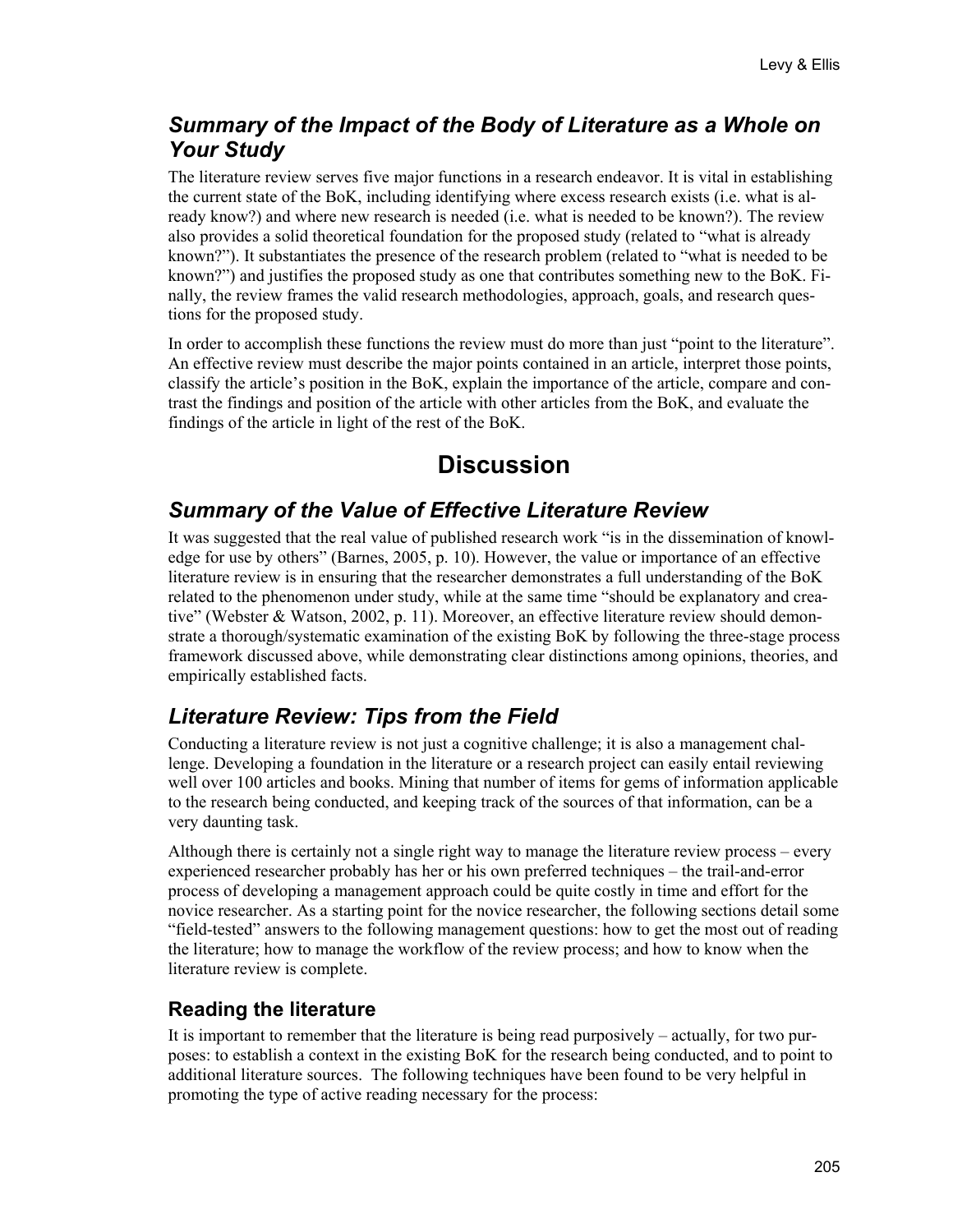1) Keep an annotated copy of all the articles, book chapters, or conference proceedings you read in both hardcopy and electronic format. It is unbelievably frustrating to need to refer back to an article and find you do not have ready access to it.

2) Highlight everything in the article that is applicable to your research, even if you don't think you will use the material. It is almost impossible to tell exactly what direction research will take, and it can be very frustrating and time consuming to try to re-locate information you are almost certain you found in a given paper.

3) Write notes to yourself about the article you are reading regarding issues, thoughts, or general comments such as "nice methodology for …", "interesting definition of…," etc.

4) Write a brief (one to two paragraph(s)) annotated bibliography entry that encapsulates the essential points applicable to your research derived from the article. It is important to note that the annotated bibliography is specific to your research and is not the same as the abstract for the article, which summarizes the entire study.

5) As one reads literature, be sure to look for and circle any terms or expressions that might serve as keywords that would facilitate the forward or backward searching described earlier.

6) Remember, it is important to place each article in the context of the body of knowledge by identifying the applicable model(s), construct(s), theory(ies), and/or literature stream(s) (see section *"Cognitive/construct-level"* above). Annotate the applicable model(s), etc. on the front of the article.

### **Managing the literature review process**

As is evident from the preceding sections, quite a large number of factors must be managed while conducting a literature review. The magnitude of the organizational challenge can often overwhelm the novice researcher. Several techniques have been field-tested by veteran researchers and found to be useful. A brief overview of some of these field-tested techniques follows.

The first technique in managing the literature review process deals with tracking the research path. In order to adequately explore the literature base, a number of electronic databases (Figure 2) must be searched on a number of different keywords and keyword combinations. A simple spreadsheet such as the one illustrated in Figure 22 can prove to be quite useful in ensuring full coverage of the search.

| Date | Keyword<br>Searched | ProQuest (ABI/INFORM) | (ScienceDirect)<br>Elsevier | <b>INFORMS</b> | IEEE (Comp Soc & Xplore) | Wilson (OmniFile) | OneFile)<br>Thomson (G. Bus, | ACM (Digital Lib) | <b>JSTOR</b> | (Synergy)<br>Blackwell | LEA Journals | <b>EBSCOhost</b> |
|------|---------------------|-----------------------|-----------------------------|----------------|--------------------------|-------------------|------------------------------|-------------------|--------------|------------------------|--------------|------------------|
|      |                     | ✓                     |                             |                |                          | ✓                 |                              |                   | ✓            |                        |              |                  |
|      |                     | ✓                     |                             | ✓              |                          |                   | ✔                            |                   |              |                        |              |                  |
|      |                     | ✓                     |                             |                |                          |                   |                              | ✔                 |              |                        |              |                  |

**Figure 22: Worksheet to help full coverage of literature sources**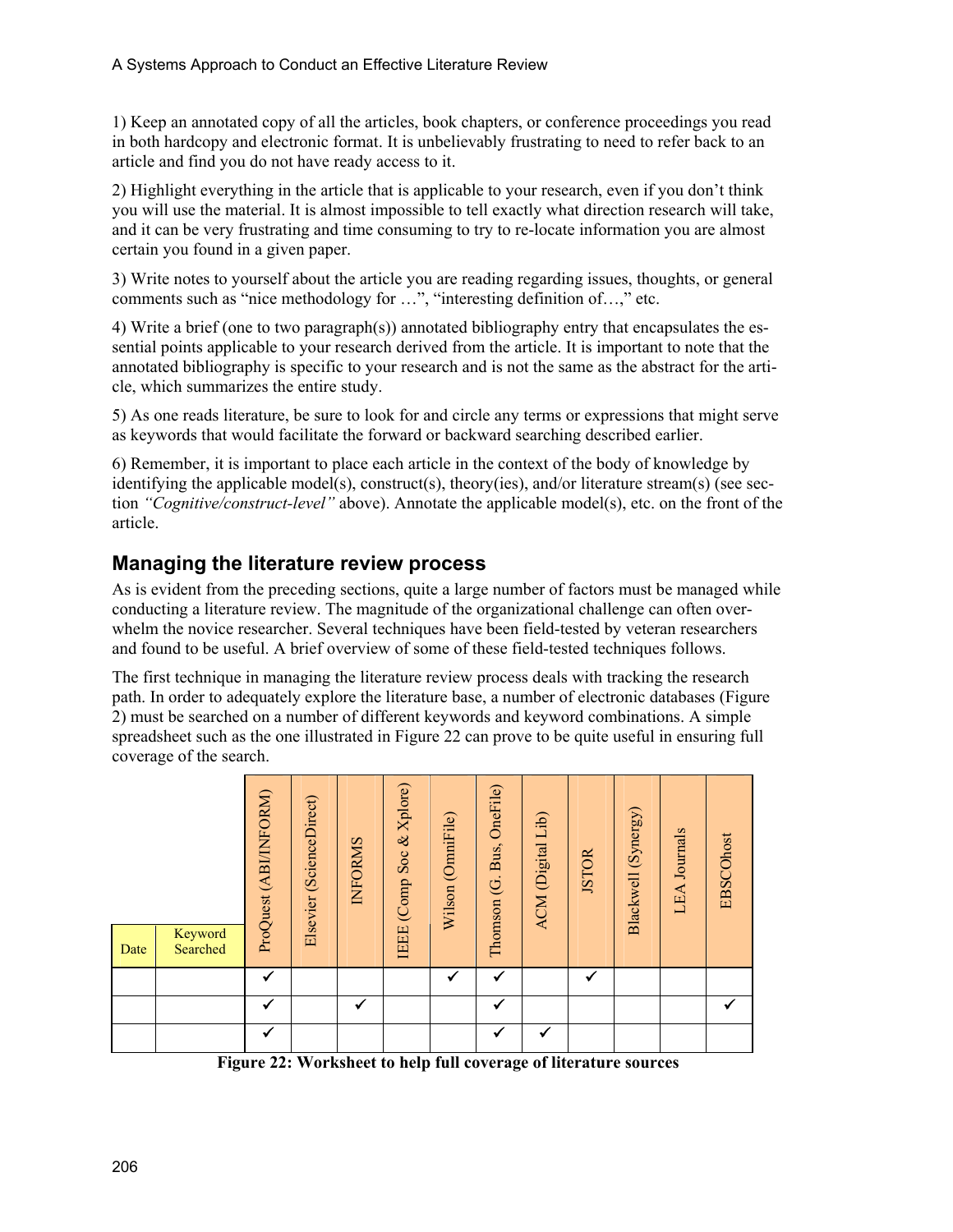The second technique in managing the literature review process deals with filing the articles. Whether hardcopies and/or electronic copies of the annotated articles included in the literature review are retained, an effective filing system is essential. Within the filing system, it is important to be able to locate articles by author, title, applicable model/construct/theory/literature stream, and publication date. One approach is to ensure that each article is available both in electronic format as well as in hardcopy format. The management of the filing of both digital and physical should be parallel. For example, three inch binders can be used to store the physical articles with notation on the cover of the binder on the main content (e.g. "user satisfaction", "computer selfefficacy", etc.), whereas the digital library of such articles should match by having a folder in the hard-drive (or any other digital storage location) with the exact same notation of main contents. Inside each digital folder, articles can be saved by the last names of the authors and year of publication (i.e. "Levy\_Ellis\_2006.pdf"), whereas in the binders, the articles should be ordered alphabetically based on the authors' last names. Figure 23 illustrates the technique for physical and digital organization of articles during the literature review process.



**Figure 23: A technique for physical and digital organization of articles** 

The third technique in managing the literature review process deals with building an annotated bibliography. As mentioned in the preceding section, it is important to write a brief annotated bibliography entry for each item of literature included in your review. The annotated bibliography is most useful when each entry contains complete, well-written sentences that can be easily copied and pasted into the review of the literature and require minimal subsequent editing. The annotated bibliography should, of course, be linked with the article file to make it easy to find the complete article if additional information is needed.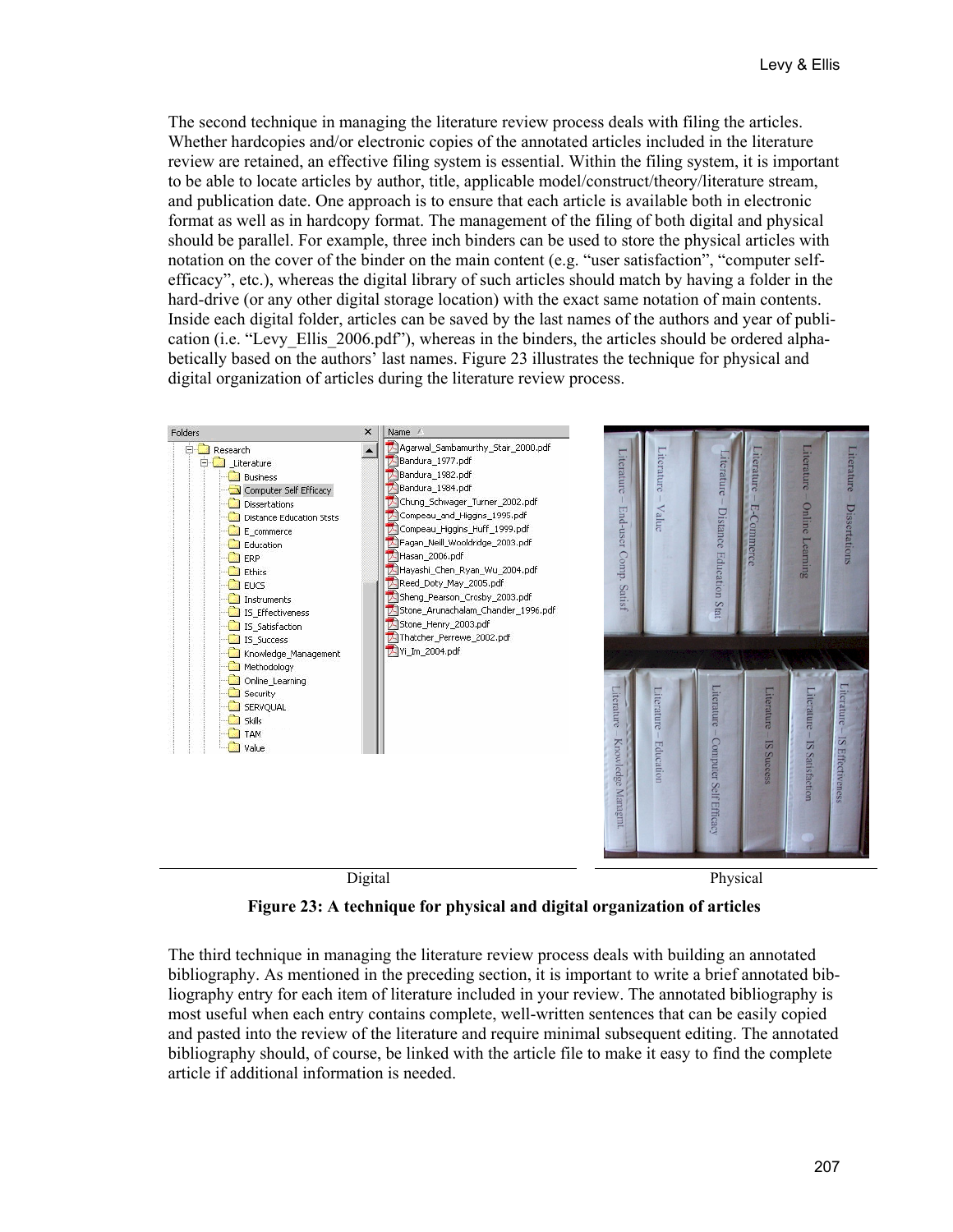The fourth technique in managing the literature review process deals with automating the process. There are several commercial reference management products available. Programs such as End-Note®, ProCite®, and Reference Manager® offer the capability of bringing organization to the search, storage, and retrieval of references. They also manage the very tedious task of formatting the citations and references in accordance with a wide range of publishing standards.

### **When is the review completed?**

In a sense, a literature review continues until a study is completed; throughout the course of a study, one should remain alert to applicable research being reported. The best way to view the review is as an organic system that is constantly growing and changing as the study develops. Changes in methodology, addition of new constructs, and conflicting literature can all require further research. As such, the literature review, as a process, should not be viewed as completed until all the research associated with the study has been completed.

# **Conclusions and Recommendations**

This paper presented a systematic framework for the construction of an effective literature review following the traditional data processing model. Following this model, the proposed framework suggests a three-stage approach to guide novice IS researchers in the development of a sound and effective literature review: 1) Inputs, 2) Processing, and 3) Outputs. The uniqueness of the proposed framework is in the methodological process that is presented enabling novice IS researchers the ability to decompose the task of the literature review into the three manageable stages. Additionally, specific examples from the IS field are provided in the discussion of the search methodology, quality literature sources from the IS field, and in the six-step processing approach that includes the theoretical IS universe, models/frameworks, and constructs. The theory of argumentation is discussed with examples of two different approaches for development of sound argumentation in the literature review writing. Finally, discussions on the value of the effective literature review, tips from the field, manageable steps on reading the literature, practical tips on how to actually manage the literature review, along with summary on when the literature review is practically completed are provided.

There are three groups of audiences that this paper aims to address. The first group includes doctoral students in IS or closely related programs, while the second group includes novice IS researchers. The attempt of this paper is to help novice IS researchers and IS doctoral students to better understand the value of effective literature review in research. Additionally, the paper aims to provide novice researchers with ways to understand what is required in order to produce a high quality literature review. With the three-stage process, novice researchers should be able to see how each stage is related to the next and understand how the whole process of the literature review is constructed to form the theoretical foundation for their proposed research. The second audience group includes professors who are teaching doctoral courses in IS or closely related programs. This paper can help professors by providing them a resource to guide their doctoral students on a systematic process for conducting effective literature review. Moreover, the paper can help such professors by providing them sources for additional readings (see reference list) on the subject of literature review, quality of sources, processing of the literature and classification, as well as sources of writing the actual review.

Future work in this endeavor may include expanding the process to provide additional examples from other fields. Such fields can include informing science, information technology education, computer technology education, computer science and more. Additionally, an expansion may include full writing samples of proposals, both positive and negative writing examples.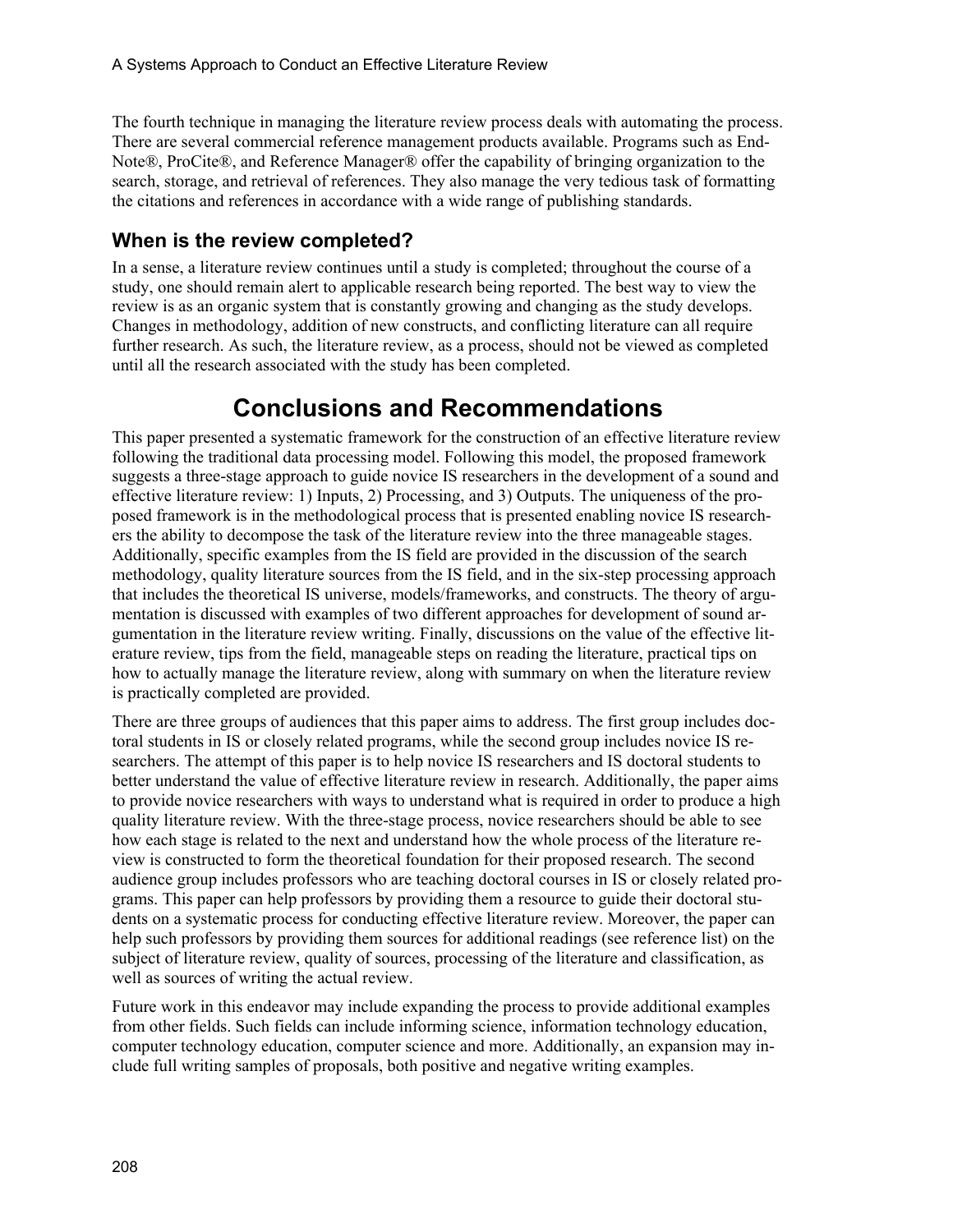## **Acknowledgments**

The authors would like to thank Professor Eli Cohen, the Managing Editor of ISJ and Founder of Informing Science Institute as well as Professor Scott J. Lloyd, the ISJ Editor-in-Chief for their encouragements. Additionally, the authors would like to thank the six anonymous referees for their careful review, constructive comments, and valuable suggestions.

## **References**

- Andrews, C. P., & Wynekoop, J. (2004). A framework for comparing IS core curriculum and IS requirements for accounting majors. *Journal of Information Systems Education, 15*(4), 437-450.
- Bandura, A. (1977). Self-efficacy: Toward a unifying theory of behavioral change. *Psychological Review, 84*(2), 191-215.
- Barling, J., & Beattie, R. (1983). Self-efficacy beliefs and sales performance. *Journal of Organizational Behavior Management, 5*(1), 41-51.
- Barnes, S. J. (2005). Assessing the value of IS journals. *Communications of the ACM, 48*(1), 110-112.
- Bem, D. J. (1995). Writing a review article for psychological bulletin. *Psychological Bulletin, 118*(2), 172- 177.
- Bloom, B. S., Engelhart, M. D., Furst, E. J., Hill, W. H., & Krathwohl, D. R. (1956). *Taxonomy of educational objectives: The classification of educational goals*. New York: Longmans: D. McKay Co.
- Boote, D. N., & Beile, P. (2005). Scholars before researchers: On the centrality of the dissertation literature review in research preparation. *Educational Researcher, 34*(6), 3-15.
- Compeau, D. R., & Higgins, C. A. (1995). Computer self-efficacy: Development of a measure and initial test. *MIS Quarterly, 19*(2), 189.
- Couger, J. D. (1989). Preparing IS students to deal with ethical issues. *MIS Quarterly, 13*(2), 211-220.
- Creswell, J. W. (2003). *Research design: Qualitative, quantitative, and mixed methods approaches* (2nd ed.). Thousand Oaks, CA: Sage Publications.
- Culnan, M. J. (1978). An analysis of the information usage patterns of academics and practitioners in the computer field: A citation analysis of a national conference proceedings. *Information Processing & Management, 14*(6), 395.
- Davis, F. D. (1989). Perceived usefulness, perceived ease of use, and user acceptance. *MIS Quarterly, 13*(3), 319-341.
- Davis, F. D., Bagozzi, R. P., & Warshaw, P. R. (1989). User acceptance of computer technology: A comparison of two theoretical models. *Management Science, 35*(8), 982-1004.
- Davison, R. M., Vreede, G.-J. de, & Briggs, R. O. (2005). On peer review standards for the information systems literature. *Communications of the Association for Information Systems, 16*(4), 967-980.
- DeLone, W. H., & McLean, E. R. (1992). Information system success: The quest for the dependent variable. *Information Systems Research, 3*(1), 60-95.
- DeLone, W. H., & McLean, E. R. (2003). The DeLone and McLean model of information systems success: A ten-year update. *Journal of Management Information Systems, 19*(4), 9-30.
- Doll, W. J., & Torkzadeh, G. (1991). The measurement of end-user computing satisfaction: Theoretical and methodological issues. *MIS Quarterly, 15*(1), 5.
- Gagne, R. M., Briggs, L. J., & Wager, W. W. (1992). *Principles of instructional design* (4th ed.). Fort Worth, TX: Harcourt Brace Jovanovich College Publishers.
- Grover, V., Seung, J. R., & Segars, A. H. (1996). Information systems effectiveness: The construct space and patters of application. *Information & Management, 31*(4), 177-191.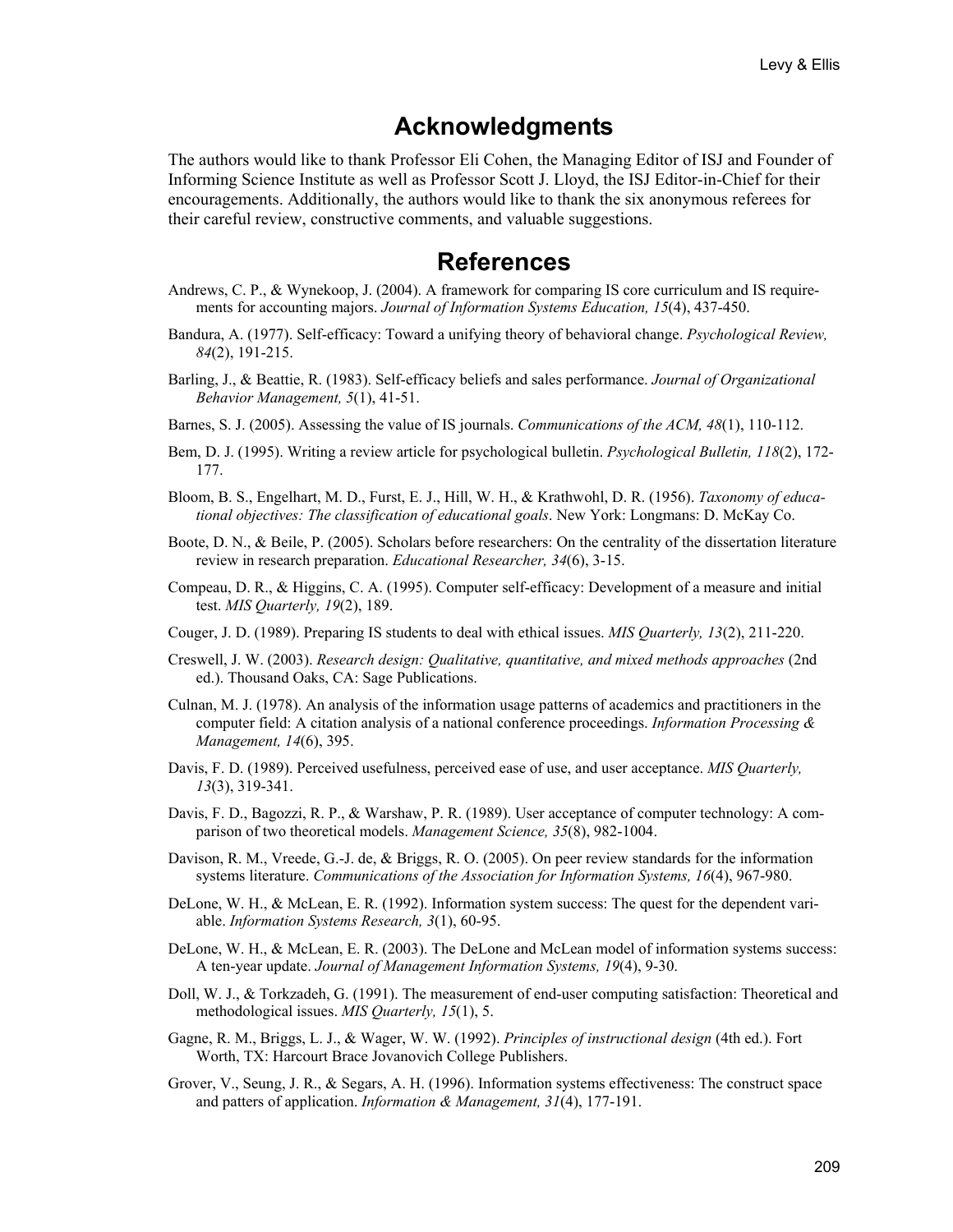- Hardgrave, B. C., & Walstrom, K. A. (1997). Forums for MIS scholars. *Communications of the ACM, 40*(11), 119-124.
- Hart, C. (1998). *Doing a literature review: Releasing the social science research imagination*. London, UK: Sage Publications.
- Hozack, W. J., Ranawat, C., & Rothman, R. H. (2003). Corporate sponsorship and research: Impact and outcome. *The Journal of Arthroplasty, 18*(8), 953-953.
- Iivari, J., Hirschheim, R., & Klein, H. K. (2004). Towards a distinctive body of knowledge for information systems experts: Coding ISD process knowledge in two IS journals. *Information Systems Journal, 14*(4), 313-342.
- Jonassen, D. H., Tessmer, M., & Hannum, W. H. (1999). *Task analysis methods for instructional design*. Mahwah, NJ: Lawrence Erlbaum Associates.
- Katerattanakul, P., Han, B., & Hong, S. (2003). Objective quality ranking of computing journals. *Communications of the ACM, 46*(10), 111-114.
- Kerlinger, F. N., & Lee, H. B. (2000). *Foundations of behavioral research* (4th ed.). Holt, NY: Harcourt College Publishers.
- Kock, N., Davison, R., Clarke, R., & Loch, K. (2000). IS research ethics (panel session): Defining ethical, barely ethical, and unethical behavior*. Proceedings of the Twenty First International Conference on Information Systems*, Brisbane, Queensland, Australia
- Laband, D. N., & Piette, M. J. (2000). Perceived conduct and professional ethics among college economics faculty. *American Economist, 44*(1), 24-34.
- Leedy, P. D., & Ormrod, J. E. (2005). *Practical research: Planning and design* (8th ed.). Upper Saddle River, NJ: Prentice Hall.
- Lowry, P., Romans, D., & Curtis, A. (2004). Global journal prestige and supporting disciplines: A scientometric study of information systems journals. *Journal of the Association for Information Systems, 5*(2), 29-75.
- Manton, E., Turner, C. T., & English, D. (2004). Testing the level of student knowledge. *Education, 124*(4), 682-687.
- Mason, J. B., Bearden, W. O., & Richardson, L. D. (1990). Perceived conduct and professional ethics among marketing faculty. *Academy of Marketing Science. Journal, 18*(3), 185-197.
- Metcalfe, M. (2002, June 21). Metaphors for literature reviews (responses summary for ISWorld listserv email request).
- Meyers, L. S., Gamst, G., & Guarino, A. J. (2006). *Applied multivariate research: Design and interpretation*. Thousand Oaks, CA: Sage Publication.
- Mylonopoulos, N. A., & Theoharakis, V. (2001). Global perceptions of IS journals. *Communications of the ACM, 44*(9), 29-33.
- Newton, I. (1676, February 5). Letter to Robert Hooke. Available at http://www.quotationspage.com/quotes/Isaac\_Newton/
- Ngai, E. W. T., & Wat, F. K. T. (2002). A literature review and classification of electronic commerce research. *Information & Management, 39*(5), 415-429.
- Noble, T. (2004). Integrating the revised Bloom's taxonomy with multiple intelligences: A planning tool for curriculum differentiation. *Teachers College Record, 106*(1), 193-211.
- Peffers, K., & Ya, T. (2003). Identifying and evaluating the universe of outlets for information systems research: Ranking the journals. *JITTA : Journal of Information Technology Theory and Application, 5*(1), 63-84.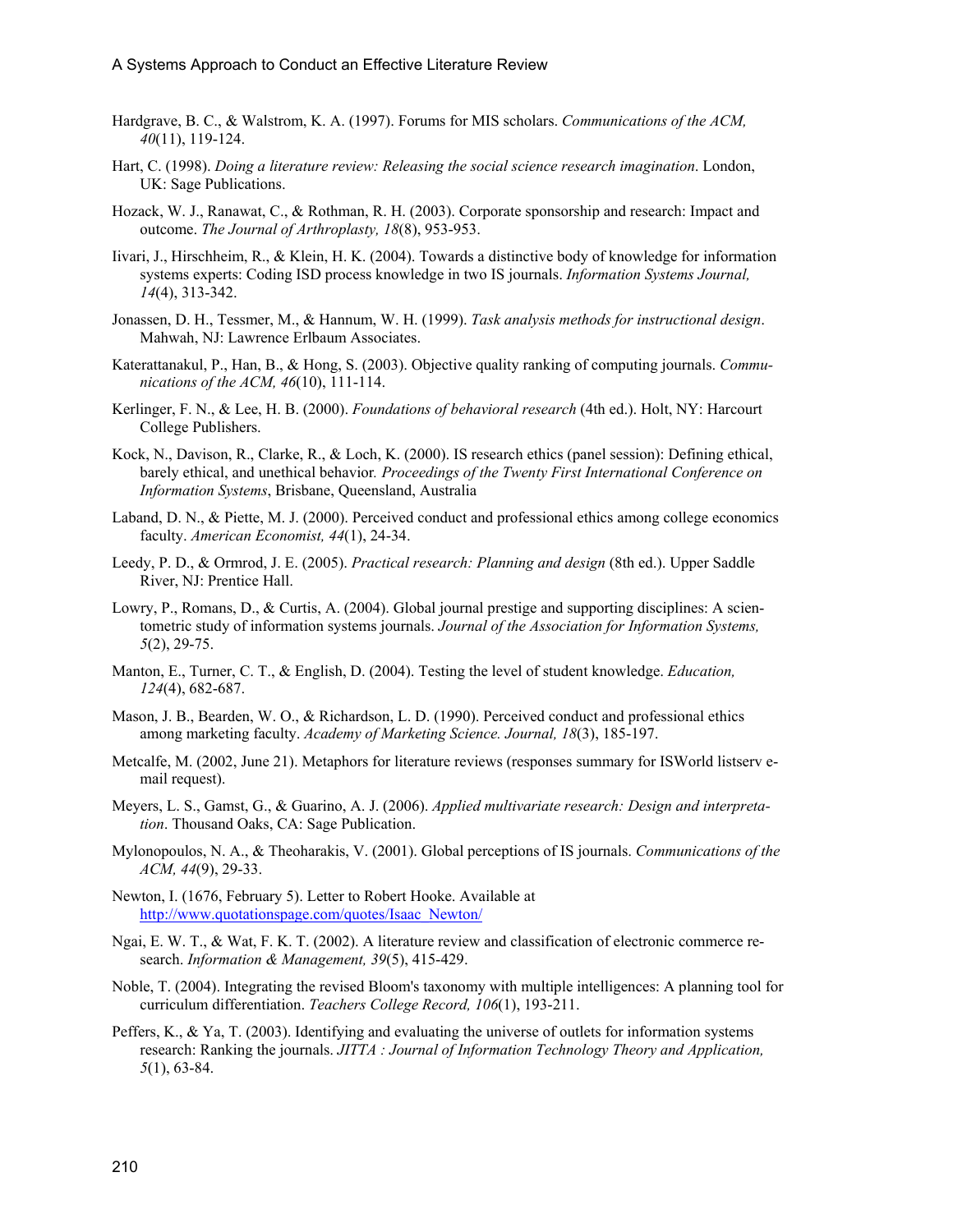- Pitt, L. F., Watson, R. T., & Kavan, C. B. (1995). Service quality: A measure of information systems effectiveness. *MIS Quarterly, 19*(2), 173-187.
- Rainer, R. K., & Miller, M. D. (2005). Examining differences across journal rankings. *Communications of the ACM, 48*(2), 91-94.
- Robey, D., Boudreau, M.-C., & Rose, G. M. (2000). Information technology and organizational learning: A review and assessment of research. *Accounting, Management and Information Technologies, 10*(2), 125-155.
- Saunders, C. (n.d.). IS world's MIS journal rankings. Retrieved April 5, 2006, from <http://www.isworld.org/csaunders/rankings.htm>
- Sekaran, U. (2003). *Research methods for business. A skill building approach* (4th ed.). New York, NY: John Wiley & Sons.
- Sethi, V., & King, W. R. (1998). *Organizational transformation thought business process reengineering*. Upper Saddle River, NJ: Prentice Hall.
- Shaw, D. (1995). Bibliographic database searching by graduate students in language and literature: Search strategies, system interfaces, and relevance judgments. *Library & Information Science Research, 17*(4), 327-345.
- Shaw, J. (1995). A schema approach to the formal literature review in engineering theses. *System, 23*(3), 325-335.
- Sorenson, O., & Fleming, L. (2004). Science and the diffusion of knowledge. *Research Policy, 33*(10), 1615-1634.
- Srinivasan, A. (1985). Alternative measures of system effectiveness: Associations and implications. *MIS Quarterly, 9*(3), 243-253.
- Straub, D. W. (1989). Validating instruments in MIS research. *MIS Quarterly, 13*(2), 147-170.
- Thomas, G. (1997). What's the use of theory? *Harvard Educational Review, 67*(1), 75-104.
- Toulmin, S. E. (1958). *The uses of argument*. Cambridge, UK: University Press.
- Troyka, L. Q. (1993). *Simon and Shuster handbook for writers* (3rd ed.). NJ: Prentice-Hall.
- Venkatesh, V., & Davis, F. D. (1996). A model of the antecedents of perceived ease of use: Development and test. *Decision Sciences, 27*(3), 451-482.
- Venkatesh, V., & Davis, F. D. (2000). A theoretical extension of the technology acceptance model: Four longitudinal field studies. *Management Science, 46*(2), 186-205.
- Walstrom, K. A., Hardgrave, B. C., & Wilson, R. L. (1995). Forums for management information systems scholars. *Communications of the ACM, 38*(3), 93-102.
- Walton, D. (2006). Examination dialogue: An argumentation framework for critically questioning an expert opinion. *Journal of Pragmatics, 38*(5), 745-777.
- Webster, J., & Watson, R. T. (2002). Analyzing the past to prepare for the future: Writing a literature review. *MIS Quarterly, 26*(2), 13-23.
- Whitman, M. E., Hendrickson, A. R., & Townsend, A. M. (1999). Research commentary. Academic rewards for teaching, research, and service: Data and discourse. *Information Systems Research, 10*(2), 99-109.
- Williams, J. M., & Colomb, G. G. (2003). *The craft of argument* (2nd ed.). New York, NY: Longman.
- Wu, M.-M. (2005). Understanding patrons' micro-level information seeking (MLIS) in information retrieval situations. *Information Processing & Management, 41*(4), 929-947.
- Zahn, S. B., Rajkumar, T. M., & Zahn, C. J. (1996). Incorporation of student portfolios in the TQM classroom. *International Journal of Instructional Media, 23*(4), 327-340.